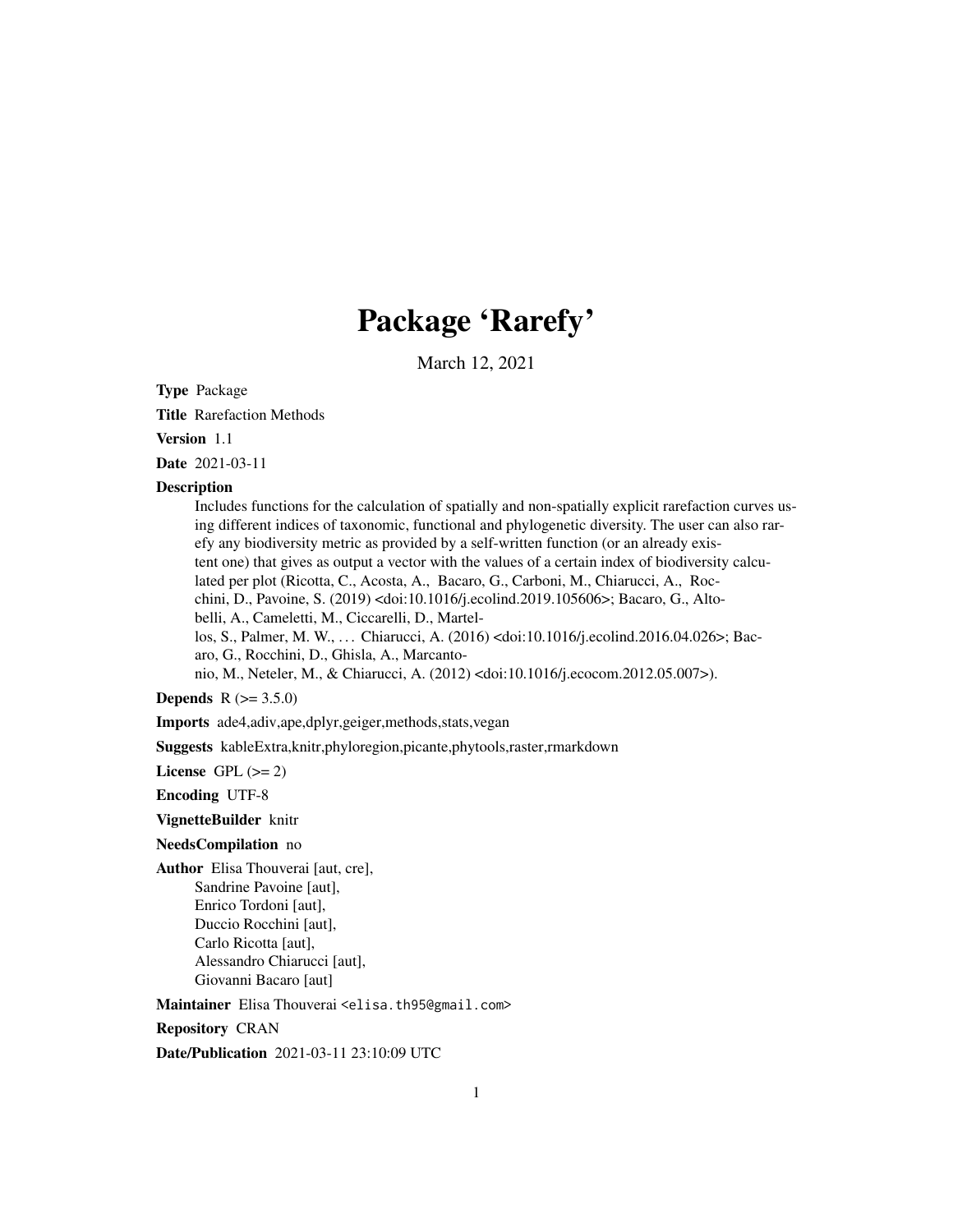## <span id="page-1-0"></span>R topics documented:

| Index |  |
|-------|--|
|       |  |
|       |  |
|       |  |
|       |  |
|       |  |
|       |  |
|       |  |
|       |  |
|       |  |
|       |  |

directionalSAC *Spatial Explicit Rarefaction Curves*

#### **Description**

The function calculates directional and non-directional accumulation curves of species diversity as a function of sampling effort.

#### Usage

directionalSAC(community,gradient)

#### Arguments

| community | a community dataframe with N plots as rows, S species as columns. Both pres-   |
|-----------|--------------------------------------------------------------------------------|
|           | ence/absence and species abundances are allowed as entries. Plot names should  |
|           | be provided as row names on the data frame.                                    |
| gradient  | a vector of numeric values, a matrix, a data frame or an object of class dist. |

#### Details

If gradient is a vector, then plots are ordered along a single spatial or environmental gradient. The length of the vector must be the number of rows in object community. Values in the vector must be in the same order as plots in object community. If names are given to each value of the vector, then the row names in community must be equal as those in gradient. For example, values in the vector may be the latitude of each plot or an environmental variable such as the temperature.

If gradient is a matrix or a data frame, then each column of the matrix must be a gradient along which plots are ordered. Only numeric values are allowed. For example, values in the matrix may be environmental data such as the temperature, the precipitation, the elevation. The result given by the function is an average over all gradients specified by the matrix. The number of rows in the matrix must be the same as the number of rows in community. If the matrix has row names, then they should be the same as in community. There must be as many columns in gradient as there are gradients of interest (for example, as many columns as there are environmental variables).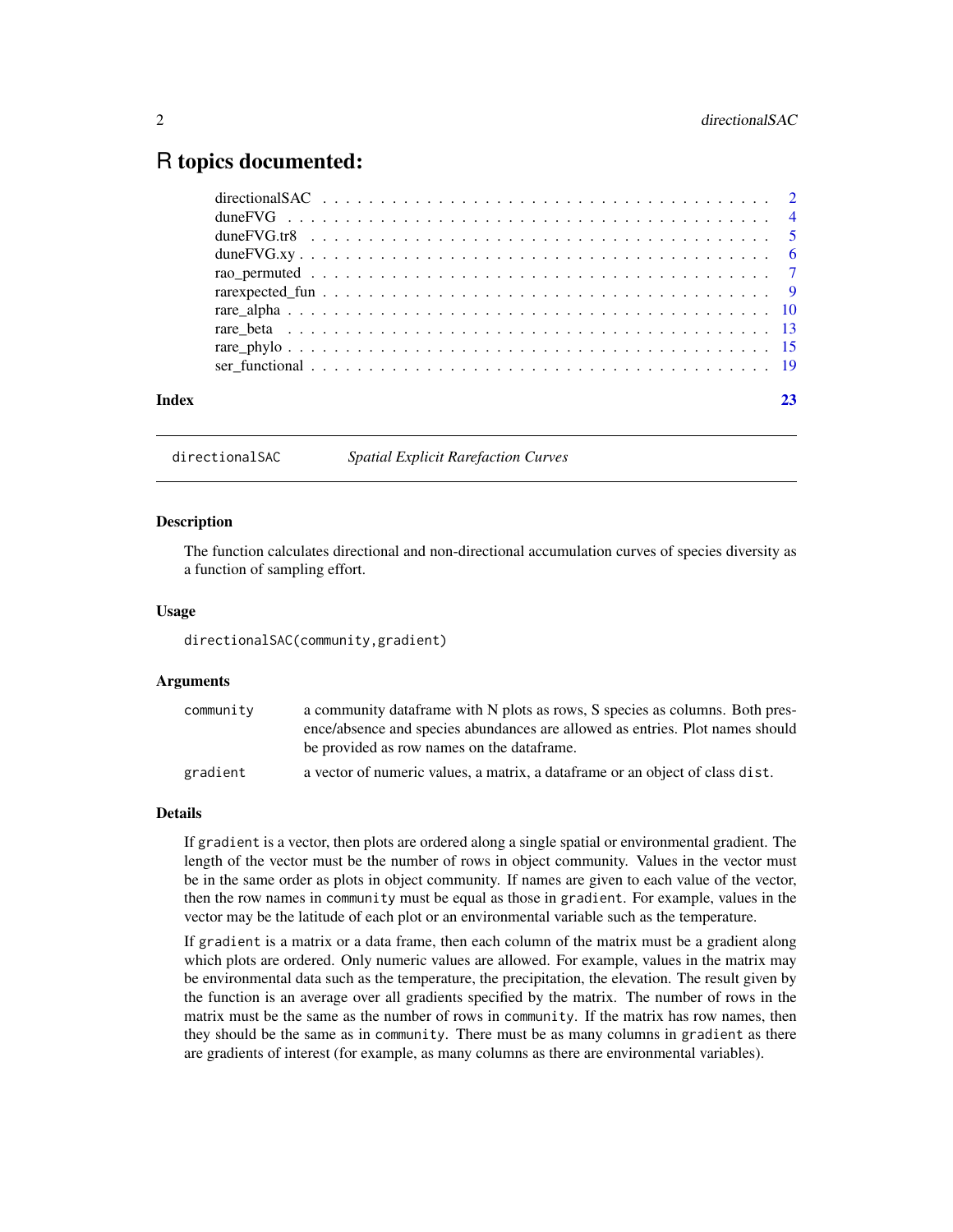#### directionalSAC 3

If gradient is of class dist, then the result given by the function is an average over all possible directional accumulation curves. In that case, gradient contains any pairwise dissimilarity/distance measure among plots. If names are given in gradient, they should be the same as row names in community. As specified in the main text, adjacent plots are combined step by step using the specified distance among plots as a constraining factor. In the simplest case, given a set of N plots, for each plot, the first, second, ..., k-th nearest neighbor are determined and a directional species accumulation curve is constructed using the resulting sequence of plots. This procedure is repeated for all plots, generating N directional accumulation curves from which a mean spatially explicit curve is calculated. The resulting curve is thus an intermediate solution between a non-directional accumulation curve and a pure directional curve in which all plots are ordered along a single spatial or environmental gradient.

#### Value

An object of class data. frame is returned containing the following statistics:

- N\_SCR: Directional species accumulation curve.

- N\_Exact: Non directional species accumulation curve (classic accumulation curve).

- Alpha dir: directional mean number of species in the M plots (for details on the calculation, see Ricotta et al., 2019).

- Beta\_M\_dir: Directional beta diversity as a function of sampling effort M ( for details on the calculation, Ricotta et al., 2019).

- Beta N dir: Normalized directional beta diversity.
- Beta\_M: Non-directional beta diversity as a function of sampling effort M.
- Beta\_N: Normalized non-directional beta diversity as a function of sampling effort M.

- Beta\_Autocor: A normalized measure of autocorrelation for directional beta diversity calculated as the normalized difference between directional and non-directional beta.

#### Author(s)

Sandrine Pavoine <sandrine.pavoine@mnhn.fr>

Giovanni Bacaro <gbacaro@units.it>

#### References

Ricotta, C., Acosta, A., Bacaro, G., Carboni, M., Chiarucci, A., Rocchini, D., Pavoine, S. (2019) Rarefaction of beta diversity. *Ecological Indicators*, 107, 105606. doi: [10.1016/j.ecolind.2019.105606.](https://doi.org/10.1016/j.ecolind.2019.105606)

Chiarucci, A., Bacaro, G., Rocchini, D., Ricotta, C., Palmer, M. W., Scheiner, S. M. (2009) Spatially constrained rarefaction: incorporating the autocorrelated structure of biological communities into sample-based rarefaction. *Community Ecology*, 10(2), 209–214.

#### Examples

```
require(vegan)
data(mite)
data(mite.xy)
comm_matrix <- mite
```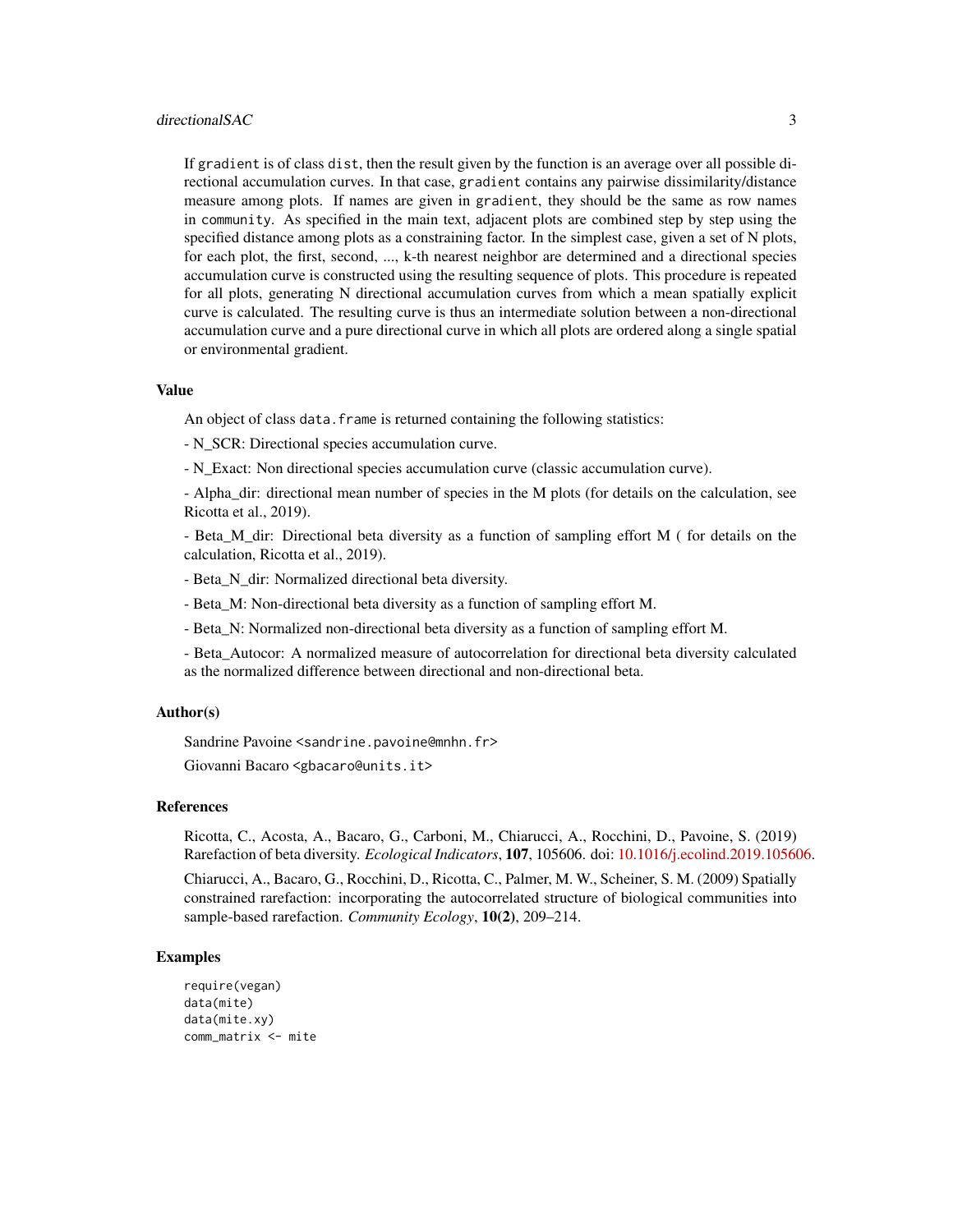```
# Spatially-explicit curves can be obtained as follows
spatialdist \leq dist(mite.xy) # to calculate the geographic
# distance between plots, i.e. the Euclidean distance
# between the coordinates of the plots)
betas <- directionalSAC(comm_matrix, spatialdist) # to calculate directional
# and non directional beta diversity
plot(1:70, betas$N_Exact, xlab="M", ylab="Species richness", ylim=range(c(betas$N_Exact,
betas$N_SCR, betas$Alpha, mean(apply(comm_matrix, 1, function(x) length(x[x>0]))))))
points(1:70,rep( mean(apply(comm_matrix, 1, function(x) length(x[x>0]))), 70), pch=2)
points(1:70, betas$N_SCR, pch=3)
points(1:70, betas$Alpha_dir, pch=4)
legend("right", legend=c("Non-directional SAC",
    "Non-directional alpha diversity", "Directional SAC",
    "Directional alpha diversity"), pch=1:4)
# M is the number of plots
plot(1:70, betas$Beta_M, xlab="M", ylab="Beta diversity",
ylim=range(c(betas$Beta_M_dir, betas$Beta_M)))
points(1:70, betas$Beta_M_dir, pch=2)
legend("right", legend=c("Non-directional beta", "Directional beta"), pch=1:2)
plot(2:70, betas$Beta_N[2:70], xlab="M", ylab="Normalized beta diversity",
    ylim=range(c(betas$Beta_N_dir[2:70], betas$Beta_N[2:70])))
points(2:70, betas$Beta_N_dir[2:70], pch=2)
legend("right", legend=c("Non-directional beta", "Directional beta"), pch=1:2)
plot(2:70, betas$Beta_Autocor[2:70], xlab="M",
    ylab="Normalized measure of autocorrelation")
```
<span id="page-3-1"></span>duneFVG *Abundance of Vascular Plants Data in Northen Adriatic Dunes*

#### Description

This data set is a list which contains information about the abundance of native and alien vascular plants sampled in 128 16 m^2 squared plots in the Northern Adriatic Dunes. See Tordoni et al. (2019) for details.

#### Usage

data("duneFVG")

#### Format

A list that contains 3 objects:

total a numeric dataframe with plots as rows and species as columns. It contains the abundances of all the species collected.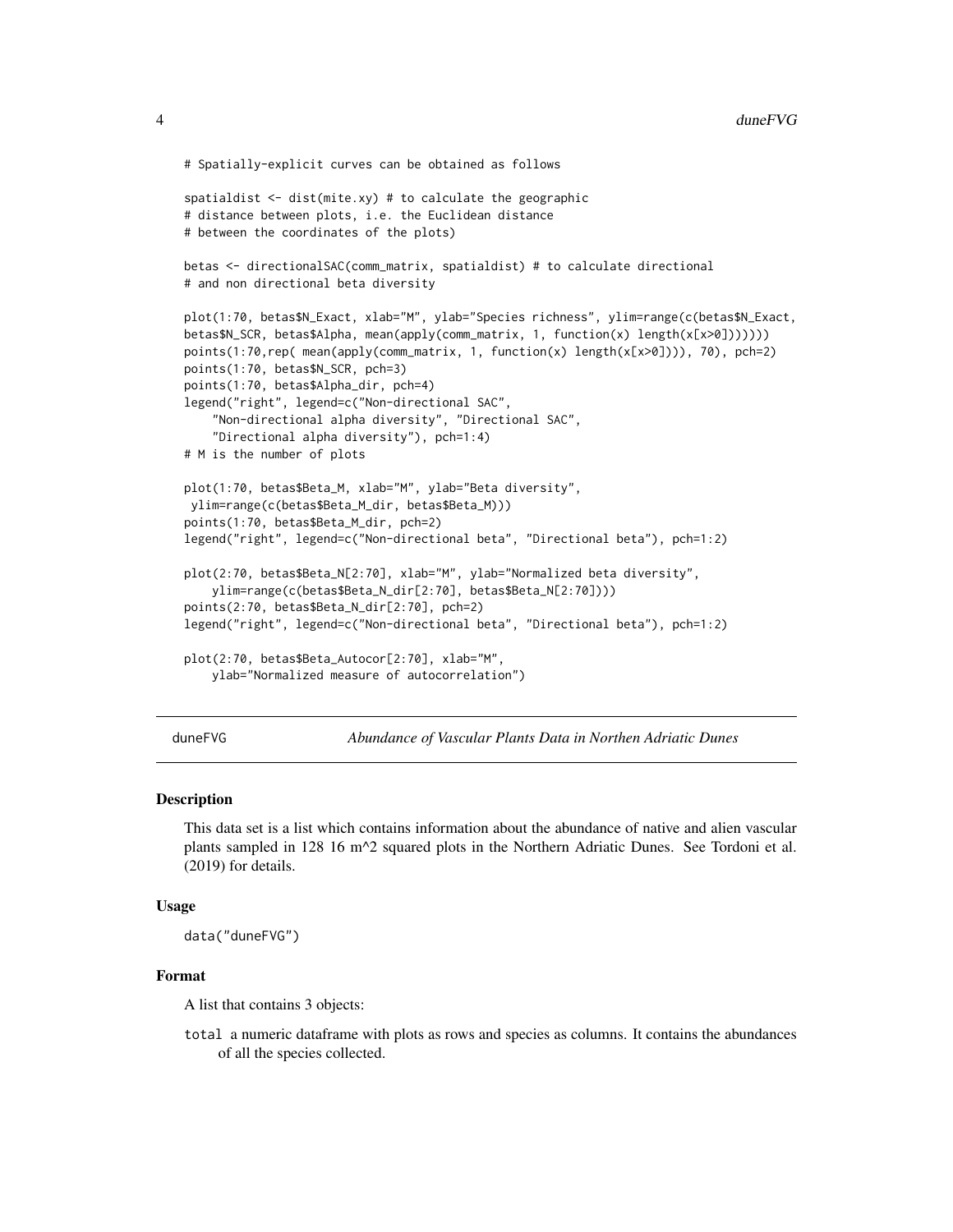- <span id="page-4-0"></span>native a numeric dataframe with plots as rows and species as columns. It contains the abundances of the native species collected.
- alien a numeric dataframe with plots as rows and species as columns. It contains the abundances of the alien species collected.

There are two linked lists to duneFVG, one with the geographic coordinates of the plots ([duneFVG.xy](#page-5-1)) and one with the functional traits of the species ([duneFVG.tr8](#page-4-1)).

#### Source

Tordoni, E., Petruzzellis, F., Nardini, A., Savi, T., Bacaro, G. (2019) Make it simpler: alien species decrease functional diversity of coastal plant communities. *Journal of Vegetation Science*, 30, 498– 509.

#### Examples

data(duneFVG)

<span id="page-4-1"></span>duneFVG.tr8 *Functional Traits of Vascular Plants Data in Northern Adriatic Dunes*

#### Description

This dataset is a list which contains the functional traits of 71 vascular plant species sampled in 128 16 m^2 squared plots in the Northernn Adriatic Dunes. The species are the ones contained in the dataset [duneFVG](#page-3-1). See Tordoni et al. (2019) for details.

#### Usage

data("duneFVG.tr8")

#### Format

A list which contains 3 objects:

- traits.tot a dataframe which contains 15 functional traits in columns and 71 species as rows. Species correspond to those contained in [duneFVG\\$](#page-3-1)total.
- traits.nat a dataframe which contains 15 functional traits in columns and 62 species as rows. Species correspond to those contained in [duneFVG\\$](#page-3-1)native.
- traits.ali a dataframe which contains 15 functional traits in columns and 9 species as rows. Species correspond to those contained in [duneFVG\\$](#page-3-1)alien.

There are two linked lists to [duneFVG](#page-3-1).tr8, one with the abundance data of the species (duneFVG) and one with the spatial coordinates of the plots ([duneFVG.xy](#page-5-1)).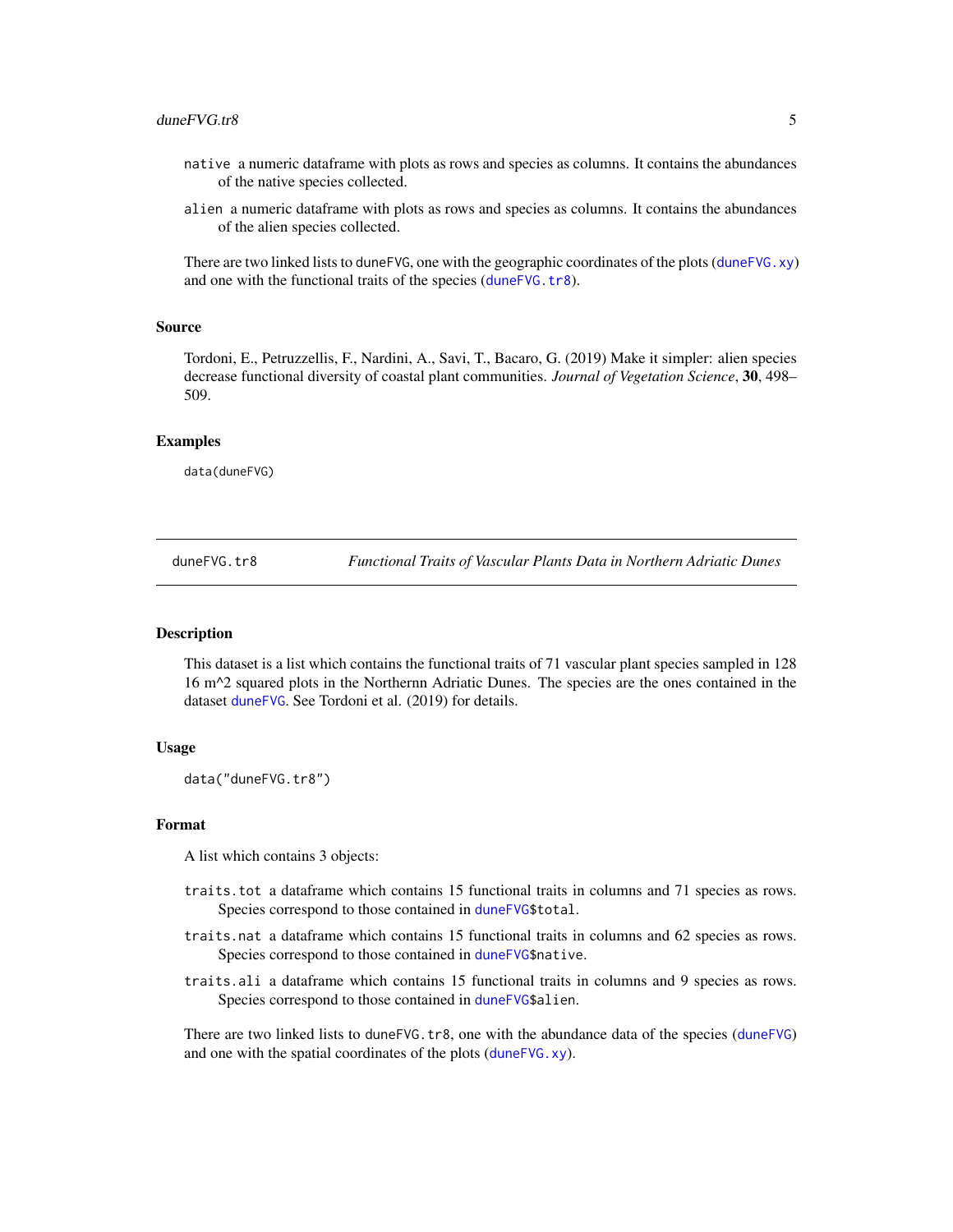#### <span id="page-5-0"></span>Details

The following leaf functional and mechanistic traits were measured: specific leaf area (SLA, mm2 mg-1), major and minor vein length per unit area (VLAmaj VLAmin, mm mm^-2), osmotic potential at full turgor ( $\pi_0$ , -MPa), water potential at turgor loss point (Ψtlp, -MPa), N and C content (N % and C %), C and N stable isotope composition ( $\delta$ 13C per thousand, and  $\delta$ 15N per thousand) and C to N ratio (C:N).

The following categorical traits associated with phenology and reproductive strategies derived from literature are also included: life form, clonality, photosynthetic pathway, sprouting and flowering time-span.

#### Source

Tordoni, E., Petruzzellis, F., Nardini, A., Savi, T., Bacaro, G. (2019) Make it simpler: alien species decrease functional diversity of coastal plant communities. *Journal of Vegetation Science*, 30, 498– 509.

#### Examples

data(duneFVG.tr8)

<span id="page-5-1"></span>duneFVG.xy *Geographical Coordinates of Plots, in Northen Adriatic Dunes*

#### Description

This data set is a list that contains the geographic coordinates of  $128 \times 16$  m $\textdegree$ 2 squared plots in the Northern Adriatic Dunes where the alien and native vascular plants of the data set [duneFVG](#page-3-1) were collected. See Tordoni et al. (2019) for details.

#### Usage

data("duneFVG.xy")

#### Format

A list that contains 3 objects:

- tot.xy a numeric dataframe that contains the coordinates of 128 plots in the Northern Adriatic Dunes where all the species of [duneFVG\\$](#page-3-1)total are collected.
- nat.xy a numeric dataframe that contains the coordinates of 127 plots in the Northern Adriatic Dunes where the native species of [duneFVG\\$](#page-3-1)native are collected.
- ali.xy a numeric dataframe that contains the coordinates of 106 plots in the Northern Adriatic Dunes where the alien species of [duneFVG\\$](#page-3-1)alien are collected.

There are two linked lists to duneFVG.xy, one with the abundance data of the species ([duneFVG](#page-3-1)) and one with the functional traits of the species ([duneFVG.tr8](#page-4-1)).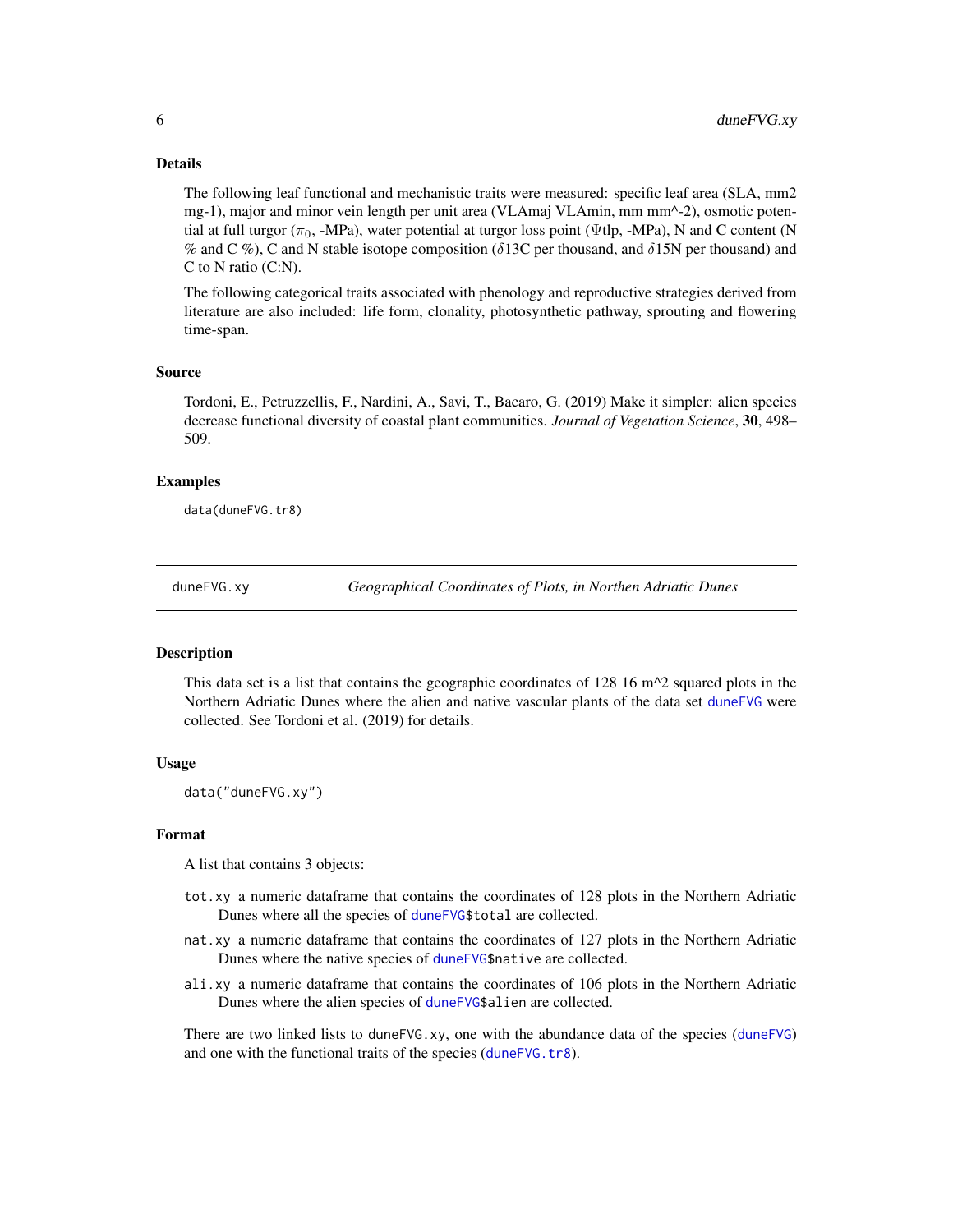#### <span id="page-6-0"></span>rao\_permuted 7

#### Source

Tordoni, E., Petruzzellis, F., Nardini, A., Savi, T., Bacaro, G. (2019) Make it simpler: alien species decrease functional diversity of coastal plant communities. *Journal of Vegetation Science*, 30, 498– 509.

#### Examples

data(duneFVG.xy)

rao\_permuted *Functional Rarefaction Curves on Standardized Species Number*

#### Description

The function calculates functional rarefaction curves using Rao's quadratic entropy (Q) for a reference community. However, functional distance matrixes are calculated by selecting randomly species with their related functional traits from another larger community. The number of species randomly selected corresponds to the number of species in the reference community matrix. The relative abundances of the standard community are used instead for the iterative calculation of the rarefacted index.

#### Usage

rao\_permuted(comm\_st,dist\_f,random=99)

#### Arguments

| comm_st  | a data frame or matrix of the standard community with N plots as rows, S species<br>as columns. Only the abundances of species in plots are allowed as entries. Plot<br>names should be provided as row names.                                |
|----------|-----------------------------------------------------------------------------------------------------------------------------------------------------------------------------------------------------------------------------------------------|
| $dist_f$ | an object of class dist containing the pairwise functional distances among the<br>species of the larger community. The number of species must be larger than<br>comm_st. The distance matrix should be squared Euclidean or simply Euclidean. |
| random   | number of iterations for the selection of species from the whole community. The<br>functional rarefaction curve and associated Confidence Intervals are are calcu-<br>lated as the average of these iterations.                               |

#### Details

Rao's quadratic entropy (Rao 1982) is commonly used as a measure of functional diversity. It incorporates both the relative abundance of species with their pairwise functional dissimilarities. It expresses the average difference between two randomly selected individuals with replacements.

In the case study below, the functional dissimilarity matrix is calculated using the function dist. ktab from the package ade4. A generalization of the Gower's general coefficient of distance is used to allow the treatment of various statistical types of variables when calculating the functional pairwise distances of the species.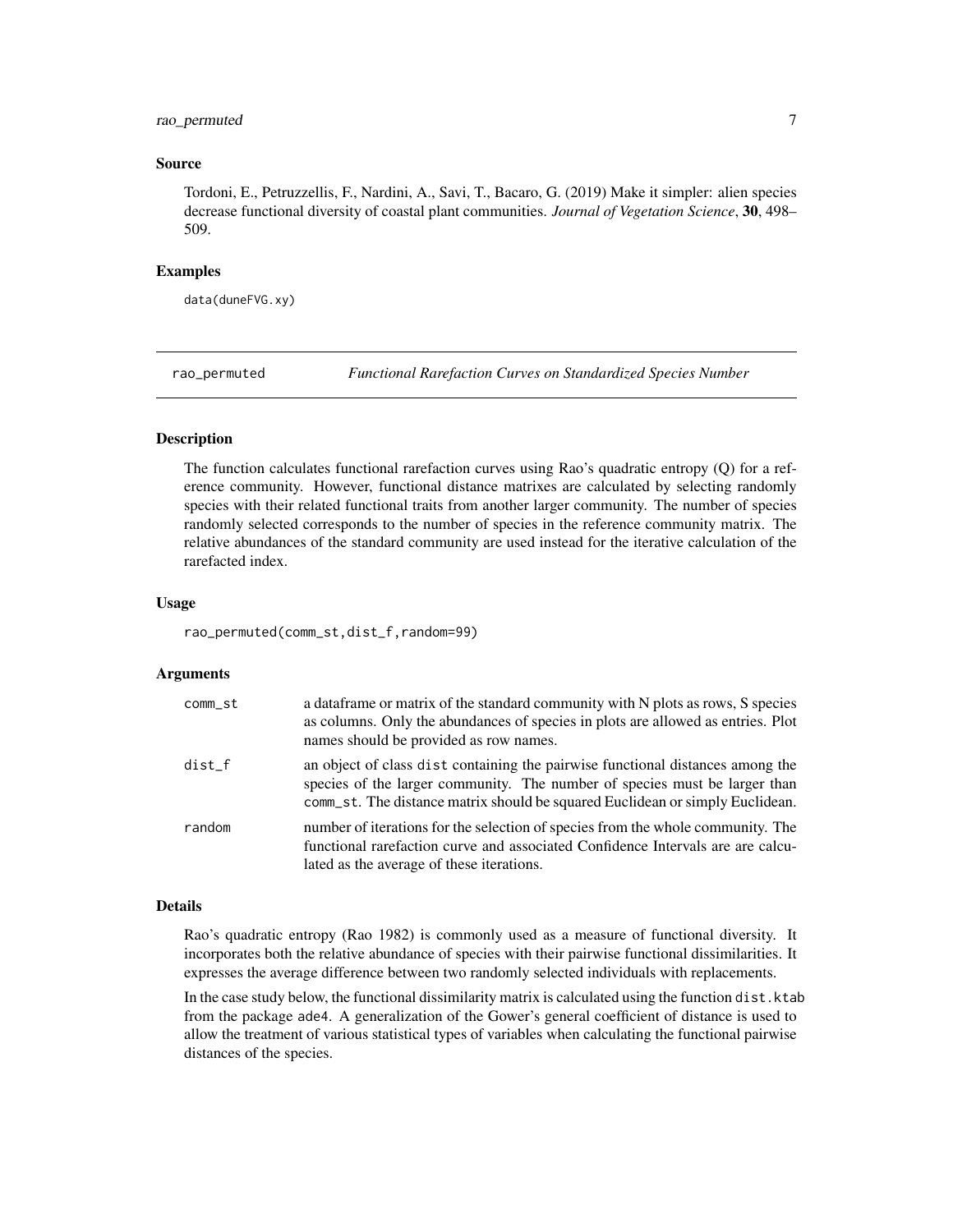To calculate the rarefaction curve, a standard number of species that corresponds to the number of species of comm\_st are randomly selected in tr8 with their related functional traits, then a functional distance matrix is obtained and Q is calculated for 1,2,...,N plots using the mean relative abundances of the species in comm\_st. This procedure is repeated random times and the average rarefaction curve is calculated.

#### Value

An object of class data. frame with 3 columns is returned:

- Rarefaction: : mean of the values of the accumulation curves for all the sampling dimensions;
- IC\_up: upper confidence interval;
- IC low: lower confidence interval.

#### Author(s)

Elisa Thouverai <elisa.th95@gmail.com>

Enrico Tordoni <etordoni@units.it>

#### References

Botta-Dukat, Z. (2005) Rao's quadratic entropy as a measure of functional diversity based on multiple traits. *Journal of Vegetation Science*, 16, 533–540.

Pavoine S., Vallet, J., Dufour, A.-B., Gachet, S. and Daniel, H. (2009) On the challenge of treating various types of variables: Application for improving the measurement of functional diversity. *Oikos*, 118, 391–402.

Rao, C.R. (1982) Diversity and dissimilarity coefficients: a unified approach. *Theoretical Population Biology*, 21, 24–43.

Ricotta, C., Pavoine, S., Bacaro, G., Acosta, A. (2012) Functional rarefaction for species abundance data. *Methods in Ecology and Evolution*, 3, 519–525.

Tordoni, E., Petruzzellis, F., Nardini, A., Savi, T., Bacaro, G. (2019) Make it simpler: alien species decrease functional diversity of coastal plant communities. *Journal of Vegetation Science*, 30, 498— 509.

#### See Also

[ser\\_functional](#page-18-1)

#### Examples

```
require(ade4)
data(duneFVG)
data(duneFVG.tr8)
tr8_N<-duneFVG.tr8$traits.tot[,c(1,3,4)]
tr8_D<-data.frame(duneFVG.tr8$traits.tot[,2])
tr8_Q<-duneFVG.tr8$traits.tot[,5:15]
tr8dist<-dist.ktab(ktab.list.df(list(tr8_N,tr8_D,tr8_Q)),type=c('N','D','Q'))
tr8dist<-cailliez(tr8dist)
## Rarefaction
```
<span id="page-7-0"></span>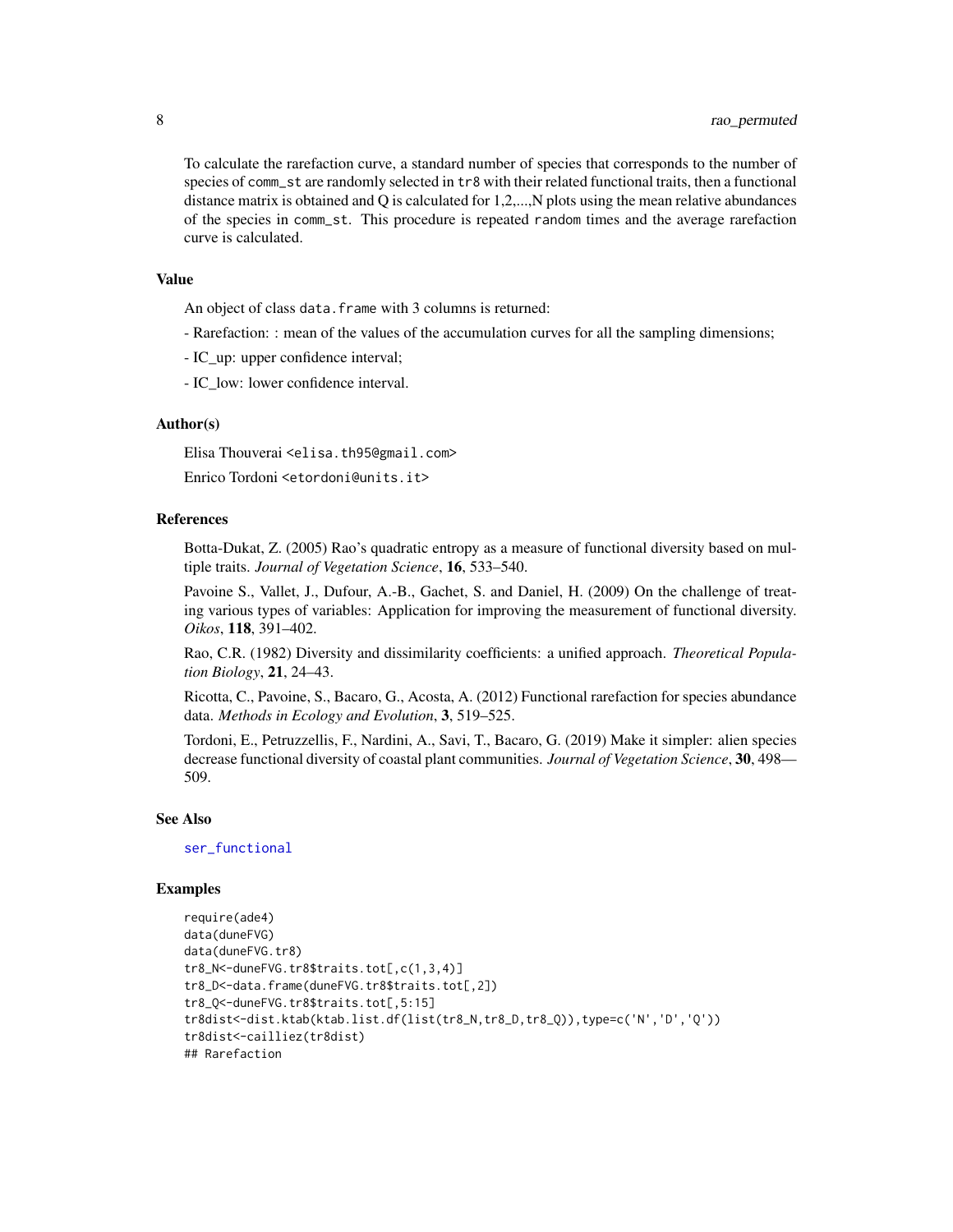#### <span id="page-8-0"></span>rarexpected\_fun 9

```
rare<-rao_permuted(duneFVG$alien,tr8dist)
plot(rare$Rao, ylab="Rao QE", xlab="Number of plots", type="l", ylim=range(rare))
lines(rare[,2], lty=2)
lines(rare[,3], lty=2)
```
rarexpected\_fun *Functional Diversity Rarefaction Curves*

#### Description

The function calculates functional diversity rarefaction curves using the method proposed by Ricotta et al. (2010).

#### Usage

```
rarexpected_fun(comm,dist_f)
```
#### Arguments

| comm   | a community data frame or matrix with N plots as rows, S species as columns.<br>Only presence/absence $(1/0)$ of species in plots are allowed as entries.   |
|--------|-------------------------------------------------------------------------------------------------------------------------------------------------------------|
| dist f | an object of class dist containing the pairwise functional distances among<br>species. The distance matrix should be squared Euclidean or simply Euclidean. |

#### Details

The expected occupancy frequencies for species at an increasingly larger cumulative number of plots N are used for the calculation of Rao's quadratic entropy to obtain an expected functional diversity between species in the N random plots. The expected occupancy frequency is the probability for every species in the community to find that species in the N random plots.

#### Value

A vector containing the values of the expected functional diversity for every sampling dimension is returned.

#### Author(s)

Giovanni Bacaro <gbacaro@units.it>

Elisa Thouverai <elisa.th95@gmail.com>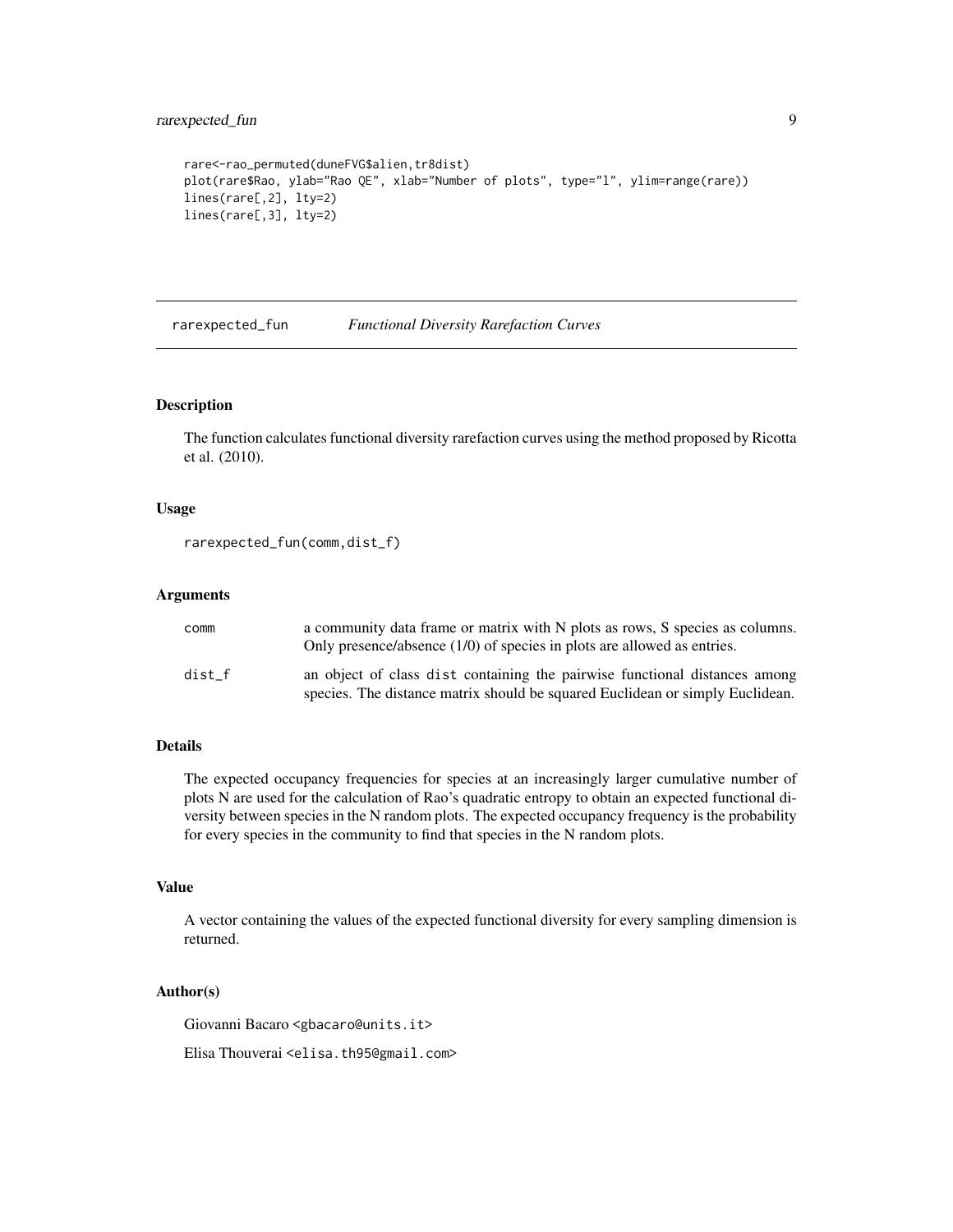#### <span id="page-9-0"></span>References

Botta-Dukat, Z. (2005) Rao's quadratic entropy as a measure of functional diversity based on multiple traits. *Journal of Vegetation Science*, 16, 533–540.

Rao, C.R. (1982) Diversity and dissimilarity coefficients: a unified approach. *Theoretical Population Biology*, 21, 24–43.

Ricotta, C., Burrascano, S., Blasi, C. (2010) Incorporating functional dissimilarities into samplebased rarefaction curves: from taxon resampling to functional resampling. *Journal of Vegetation Science*, 21, 280–286.

#### See Also

[ser\\_functional](#page-18-1)

#### Examples

```
require(ade4)
require(vegan)
data(duneFVG)
data(duneFVG.tr8)
tr8_N<-duneFVG.tr8$traits.tot[,c(1,3,4)]
tr8_D<-data.frame(duneFVG.tr8$traits.tot[,2])
tr8_Q<-duneFVG.tr8$traits.tot[,5:15]
tr8dist<-dist.ktab(ktab.list.df(list(tr8_N,tr8_D,tr8_Q)),type=c('N','D','Q'))
tr8dist<-cailliez(tr8dist)
d<-decostand(duneFVG$total, method='pa')
rare<-rarexpected_fun(d,tr8dist)
plot(rare, ylab="Rao QE", xlab="Number of plots", type="l")
```
<span id="page-9-1"></span>rare\_alpha *Alpha Diversity Rarefaction Curve*

#### Description

The function calculates spatial and non-spatially explicit rarefaction curves using different indexes of species alpha diversity.

#### Usage

```
rare_alpha(comm,dist_xy=NULL,method=c("HCDT","hill","fun_div"),q=0,random=99,fun_div=NULL
,args=NULL,verbose=FALSE,spatial=FALSE,mean=FALSE)
```
#### Arguments

comm a community data frame or matrix with N plots as rows, S species as columns. Both the presence/absence (1/0) or the abundances of species in plots are allowed as entries. Plot names should be provided as row names.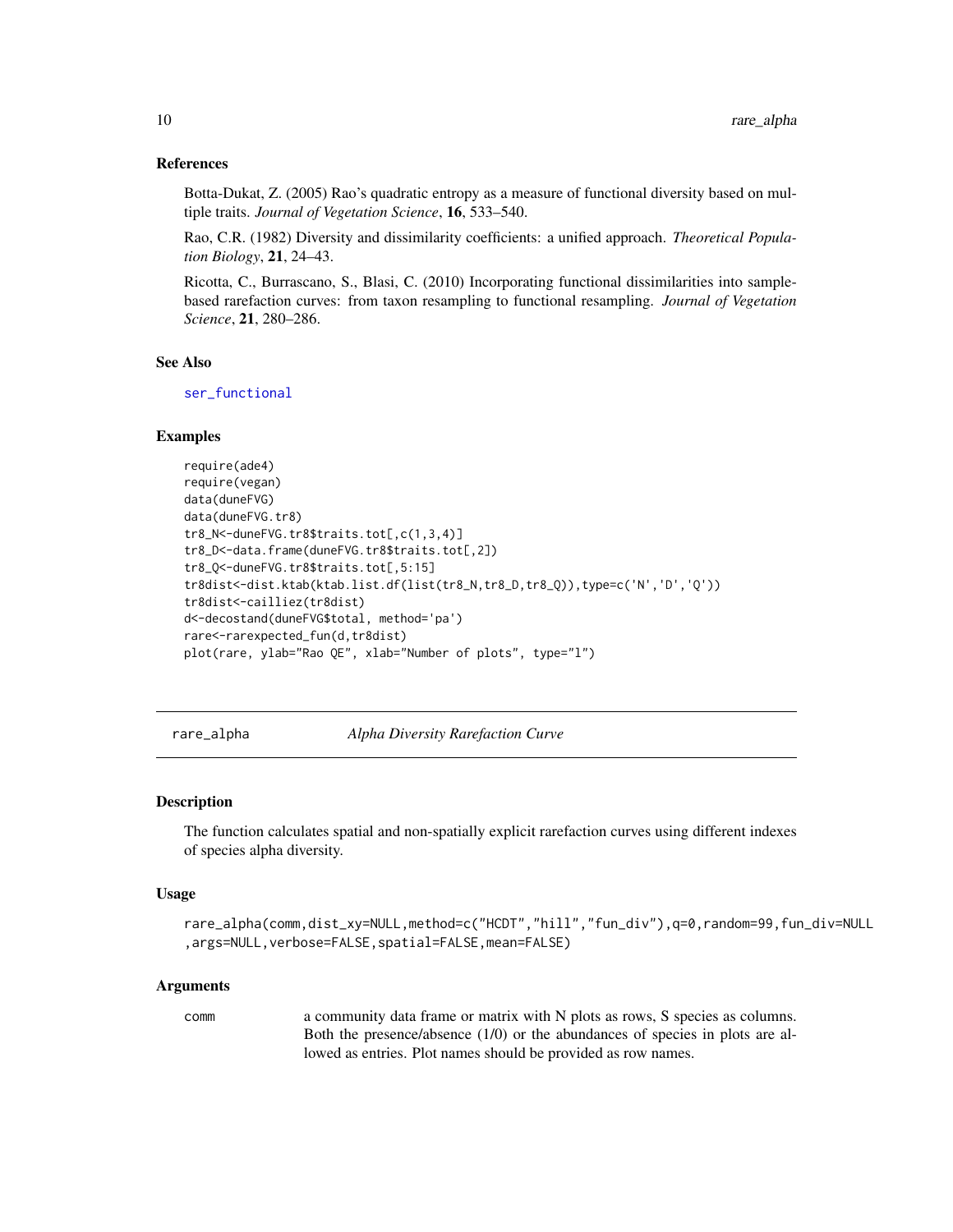| dist_xy | an object of class dist containing the pairwise geographic distances among the<br>plots. The names of the labels must be the same as the rows of comm. The<br>argument could be empty (default=NULL) if non-spatial rarefaction curves are<br>considered. |
|---------|-----------------------------------------------------------------------------------------------------------------------------------------------------------------------------------------------------------------------------------------------------------|
| method  | the diversity index for the calculation of the rarefaction curve, one among "HCDT", "hill"<br>or "fun_div". See details.                                                                                                                                  |
| q       | parameter that determines the sensitivity of the measure to the relative abun-<br>dance of the species (ignored if method $=$ fun_div).                                                                                                                   |
| random  | number of iterations to construct the non-spatially explicit rarefaction curve                                                                                                                                                                            |
| fun_div | a string with the name of the user-defined function for the diversity index in the<br>rarefaction. The function must calculate the value of the chosen diversity index<br>per plot and return a numeric vector with the values calculated.                |
| args    | a list with the arguments for fun_div. The value NA should be given in place of<br>the community matrix in the list. The names of the elements must correspond to<br>the names of the arguments of the function passed.                                   |
| verbose | if TRUE, the arguments of fun_div are inserted interactively by the user.                                                                                                                                                                                 |
| spatial | if TRUE, the function calculates the spatially-explicit rarefaction.                                                                                                                                                                                      |
| mean    | if TRUE, the mean of the relative abundances of the species in all the sampling<br>dimensions is used for the calculation of the rarefaction instead of the total abun-<br>dance, giving less importance to abundant species.                             |

#### Details

The available methods are:

HCDT: HCDT entropy is a generalization of the standard coefficient of entropy (Harvda and Charvat 1967; Daroczy 1970; Tsallis 1988):

$$
HCDT = \frac{1 - \left(\sum_{i}^{S}(p_i)^q\right)}{q - 1}
$$

where S is the number of species,  $p_i$  is the relative abundance of species i and q is the parameter that regulates the sensitivity to species abundance. When  $q$  tends to 1, the equation becomes the Shannon entropy:

$$
HCDT = -\sum_{i=1}^{S} p_i log(p_i)
$$

hill: Hill numbers  $(^{q}D)$  is a class of measures that obeys to the replication principle and integrates species richness and species abundances. The parameter  $q$ , called 'order', regulates the sensitivity of the index to the species abundance: with  $q = 0$  the value of the index correspond to the species richness, with  $q = 1$  the measure tends to the exponential of Shannon index, and with  $q = 2$  it corresponds to the inverse of Simpson index:

$$
{}^{q}D = \left(\sum_{i=1}^{S} p_i^q\right)^{1/(1-q)}
$$

where S is the number of species,  $p_i$  is the relative abundance of species i and  $q$  is the order.

hill doesn't behave like a non-decreasing function of the increasing number of plots *N*. This behavior is typical of non-concave indexes.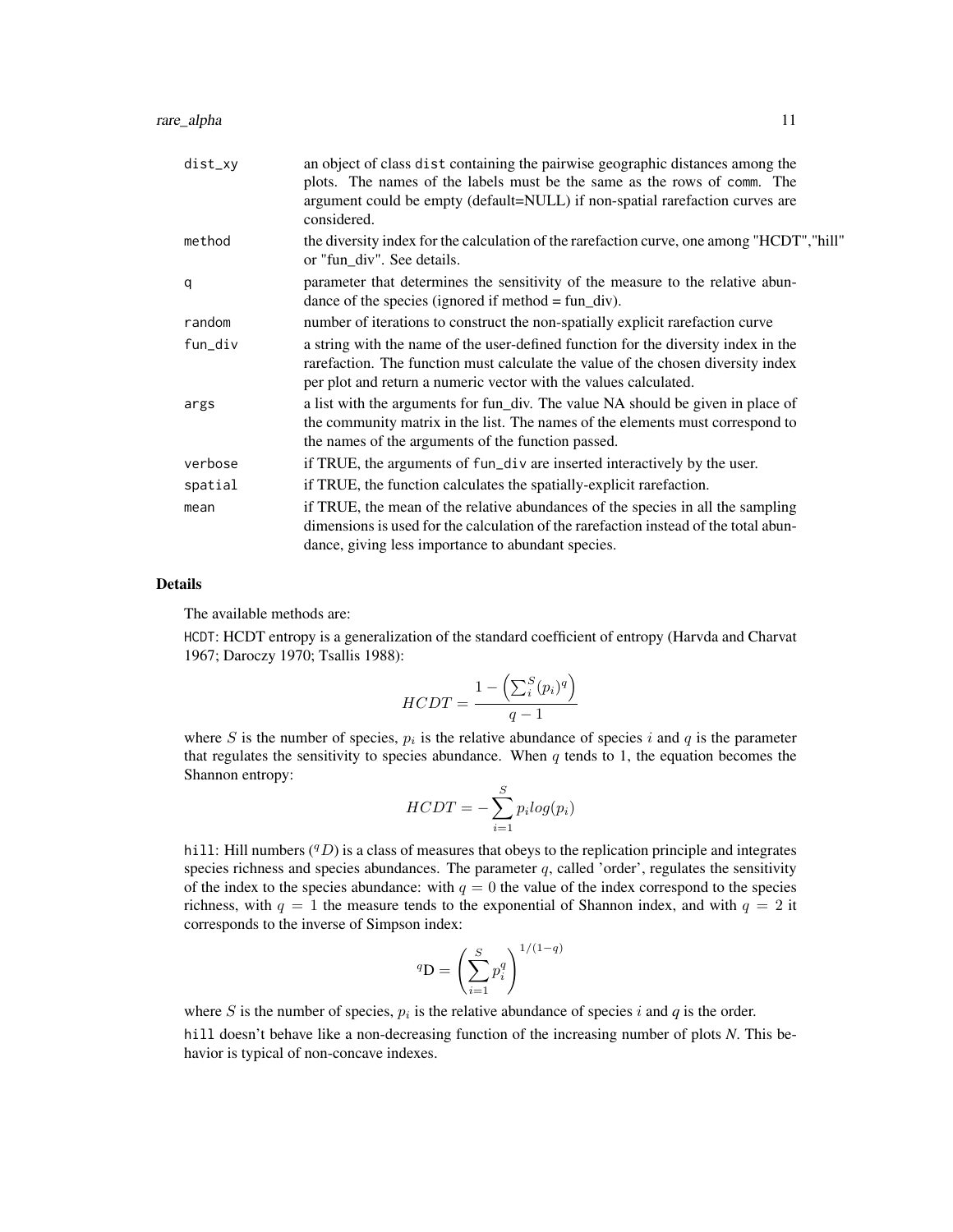#### Value

An object of class data. frame with 3 columns is returned:

- Rarefaction: mean of the values of the accumulation curves for all the sampling dimensions;
- IC\_up: upper confidence interval;
- IC low: lower confidence interval.

#### Author(s)

Elisa Thouverai <elisa.th95@gmail.com>

with contributions of Sandrine Pavoine.

#### References

Chao, A., Gotelli, N. J., Hsieh, T. C., Sander, E. L., Ma, K. H., Colwell, R. K., Ellison, A. M (2014). Rarefaction and extrapolation with Hill numbers: A framework for sampling and estimation in species diversity studies. *Ecological Monographs*, 84, 45–67.

Daroczy, Z. (1970) Generalized information functions. *Information and Control*, 16, 36–51.

Havrda, M., Charvat F. (1967) Quantification method of classification processes: concept of structural alpha-entropy. *Kybernetik*, 3, 30–35.

Ricotta, C., Pavoine, S., Bacaro, G., Acosta, A. (2012) Functional rarefaction for species abundance data. *Methods in Ecology and Evolution*, 3, 519–525.

Tsallis, C. (1988) Possible generalization of Boltzmann-Gibbs statistics. *Journal of Statistical Physics*, 52, 480–487.

#### Examples

```
## Not run:
#Time consuming
require(adiv)
data(duneFVG)
data(duneFVG.xy)
dist_sp<-dist(duneFVG.xy$tot.xy,'euclidean')
## Spatial explicit rarefaction with HCDT
rare<-rare_alpha(duneFVG$total,dist_sp,q=2,random=99,spatial=TRUE)
## Non-spatially explicit rarefaction with Hill
rare1<-rare_alpha(duneFVG$total,dist_sp,method='hill',q=2,mean=TRUE)
##fun_div with the list of arguments passed
#to set the argument, digit the correspondent number
#digit the number correspondent to "stop" when the process is complete
#remember to load the package that contain the function you want to exploit
#Example with the function speciesdiv() of adiv package
a<-list(NA,'Shannon')
names(a)<-c('comm','method')
rare2<-rare_alpha(duneFVG$total,method="fun_div",random=999,fun_div='speciesdiv',args=a,mean
=TRUE)
rare3<-rare_alpha(duneFVG$total,dist_sp,method="fun_div",fun_div='speciesdiv',args=a,spatial
=TRUE,mean=TRUE)
##fun_div without the list of arguments passed (verbose=TRUE)
```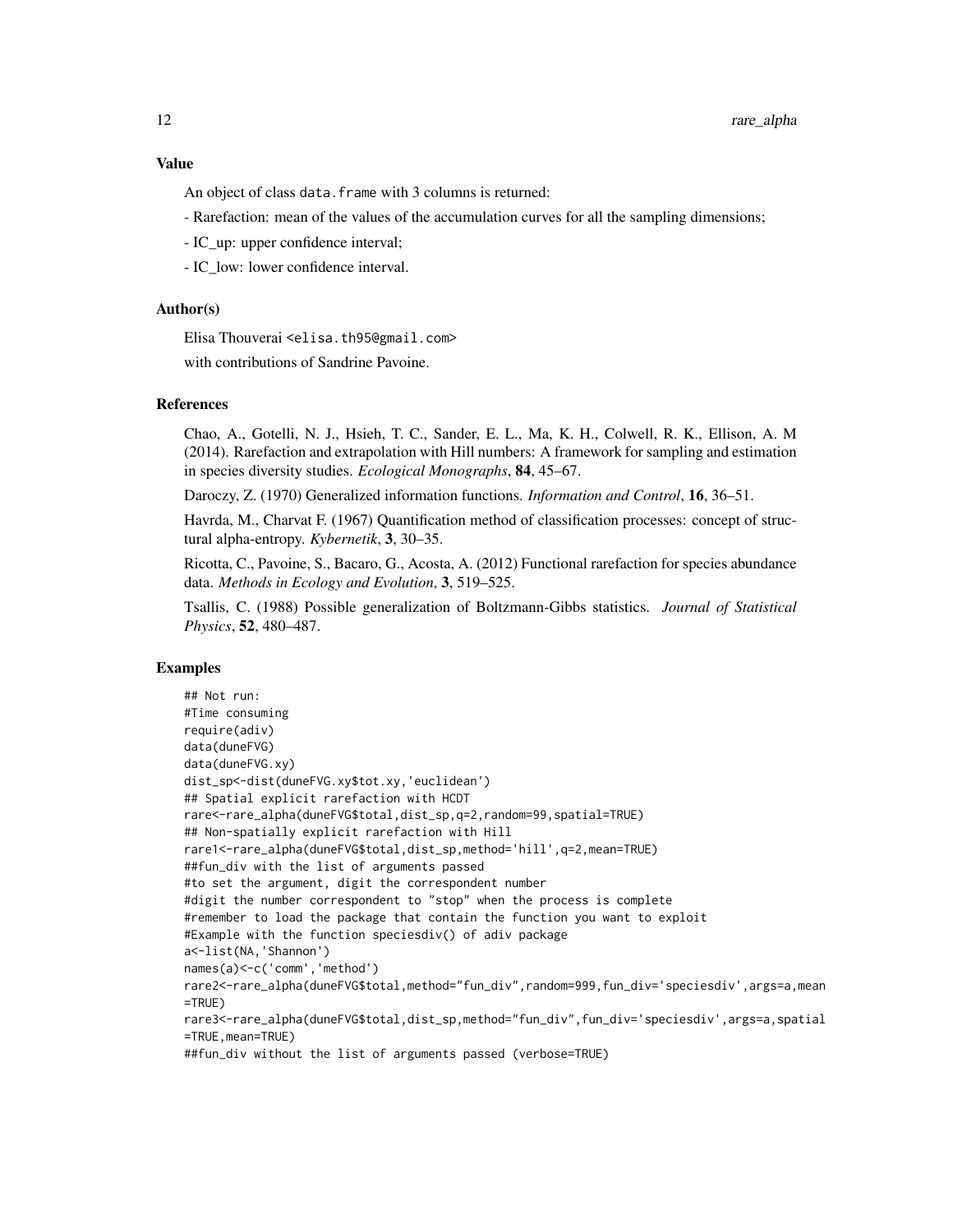#### <span id="page-12-0"></span>rare\_beta 13

rare4<-rare\_alpha(duneFVG\$total,method="fun\_div",random=999,fun\_div='speciesdiv',verbose=TRUE,mean =TRUE) rare5<-rare\_alpha(duneFVG\$total,dist\_sp,method="fun\_div",fun\_div='speciesdiv',verbose=TRUE,spatial =TRUE,mean=TRUE)

## End(Not run)

rare\_beta *Beta Diversity Rarefaction Curve*

#### Description

The function calculates spatial and non-spatially explicit rarefaction curves using different indexes of species beta diversity.

#### Usage

```
rare_beta(comm,dist_xy=NULL,method=c("whittaker","jaccard","bray","cody"
,"fun_div"),random=99,fun_div=NULL,args=NULL,verbose=FALSE,spatial=FALSE)
```
#### Arguments

| comm    | a community dataframe or matrix with N plots as rows, S species as columns.<br>Both the presence/absence (1/0) or the abundances of species in plots are al-<br>lowed as entries. Plot names should be provided as row names.                             |
|---------|-----------------------------------------------------------------------------------------------------------------------------------------------------------------------------------------------------------------------------------------------------------|
| dist_xy | an object of class dist containing the pairwise geographic distances among the<br>plots. The names of the labels must be the same as the rows of comm. The<br>argument could be empty (default=NULL) if non-spatial rarefaction curves are<br>considered. |
| method  | the diversity index for the calculation of the rarefaction curve, one among "whit-<br>taker","jaccard","bray","cody" (only for spatially-explicit rarefaction) or "fun_div".<br>See details.                                                              |
| random  | number of iterations to construct the non-spatially explicit rarefaction curve                                                                                                                                                                            |
| fun_div | a string with the name of the function you want to use to calculate the rarefac-<br>tion. The function must calculate the value of the chosen index per plot and<br>return a pairwise distance matrix with the values.                                    |
| args    | a list with the arguments for fun_div. The value NA should be given in place of<br>the community matrix in the list. The names of the elements must correspond to<br>the names of the arguments of the function passed.                                   |
| verbose | if TRUE, the arguments of fun_div are inserted interactively by the user.                                                                                                                                                                                 |
| spatial | if TRUE, the function calculates the spatially-explicit rarefaction.                                                                                                                                                                                      |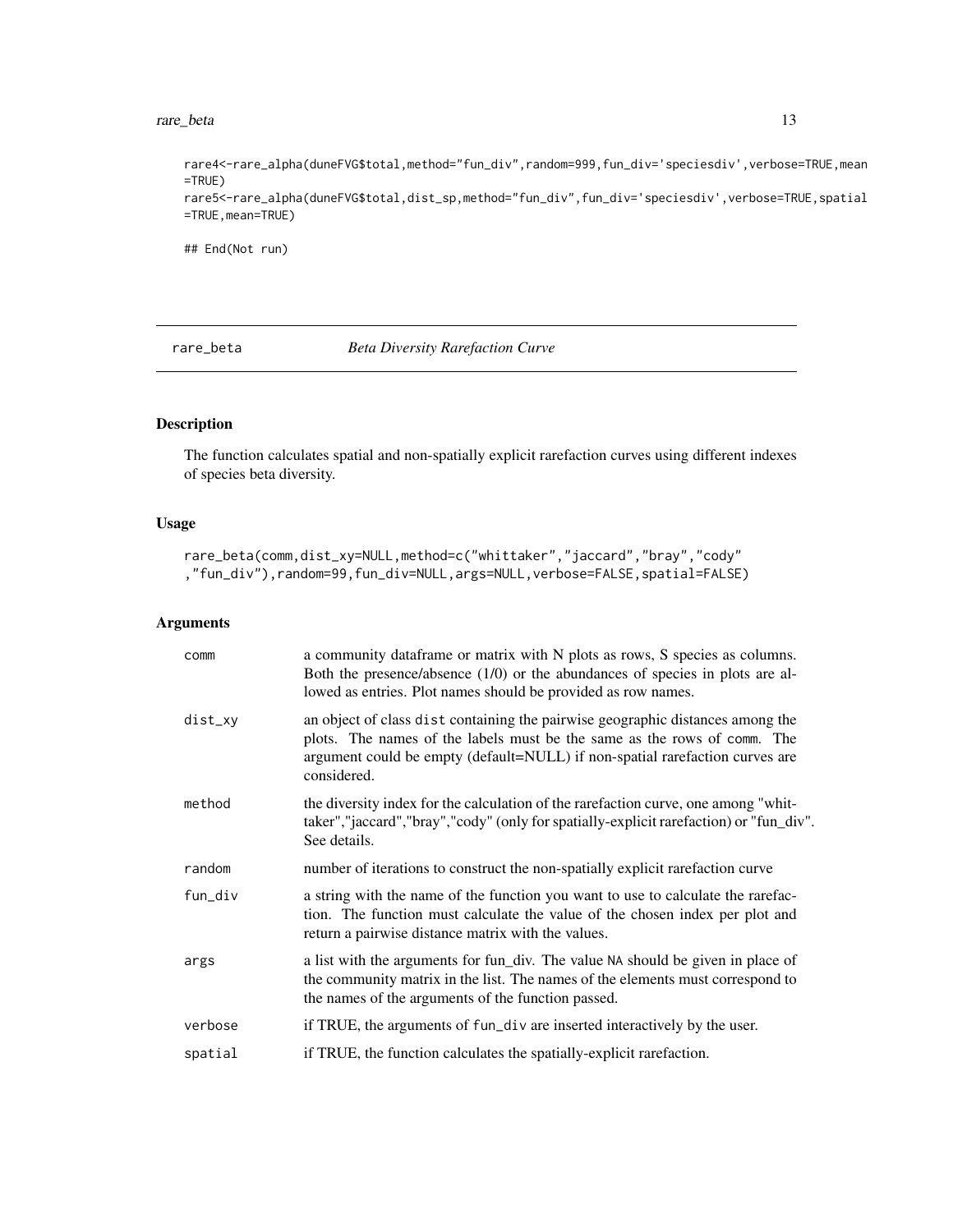#### Details

The available methods are:

whittaker: Whittaker's species turnover calculates how many times there is a change in species composition among the plots:

$$
\beta_w = \gamma/\alpha - 1
$$

where  $\gamma$  is the species richness over all plots compared and  $\alpha$  the average species richness within a single plot.

jaccard: Jaccard dissimilarity coefficient is a pairwise measure of dissimilarity between plots:

$$
\beta_j = a/(\alpha_1 + \alpha_2 - a)
$$

where a is the number of species in common between two plots, and  $\alpha_1$  and  $\alpha_2$  are the values of alpha diversity (species richness) of the 2 plots compared. The rarefaction curve is calculated with the mean of the pairwise diversities in N random plots.

bray: Bray-Curtis dissimilarity is a pairwise measure of similarity between plots weighted by the abundances of the species:

$$
\beta_{bray} = \frac{\sum_{i} |x_i - x_j|}{\sum_{i} x_i + x_j}
$$

where  $x_i$  and  $x_j$  are the abundances of the species x in the plots i and j.

cody: Cody index is defined as the rate at which species are being replaced in censuses at each point on the habitat gradient and is fixed for samples arranged along gradients of environmental change:

$$
\beta_c = [g(H) + l(H)]/2
$$

where  $g(H)$  is the number of species gained along the habitat gradient H and  $l(H)$  is the number of species lost.

In some cases, the rarefaction doesn't behave like a non-decreasing function of plot number *N*. This behavior is typical of non-concave indexes.

#### Value

An object of class data. frame with 3 columns is returned:

- Rarefaction: : mean of the values of the accumulation curves for all the sampling dimensions;
- IC\_up: upper confidence interval;
- IC\_low: lower confidence interval.

#### Author(s)

Elisa Thouverai <elisa.th95@gmail.com>

Enrico Tordoni <etordoni@units.it>

with contributions of Sandrine Pavoine.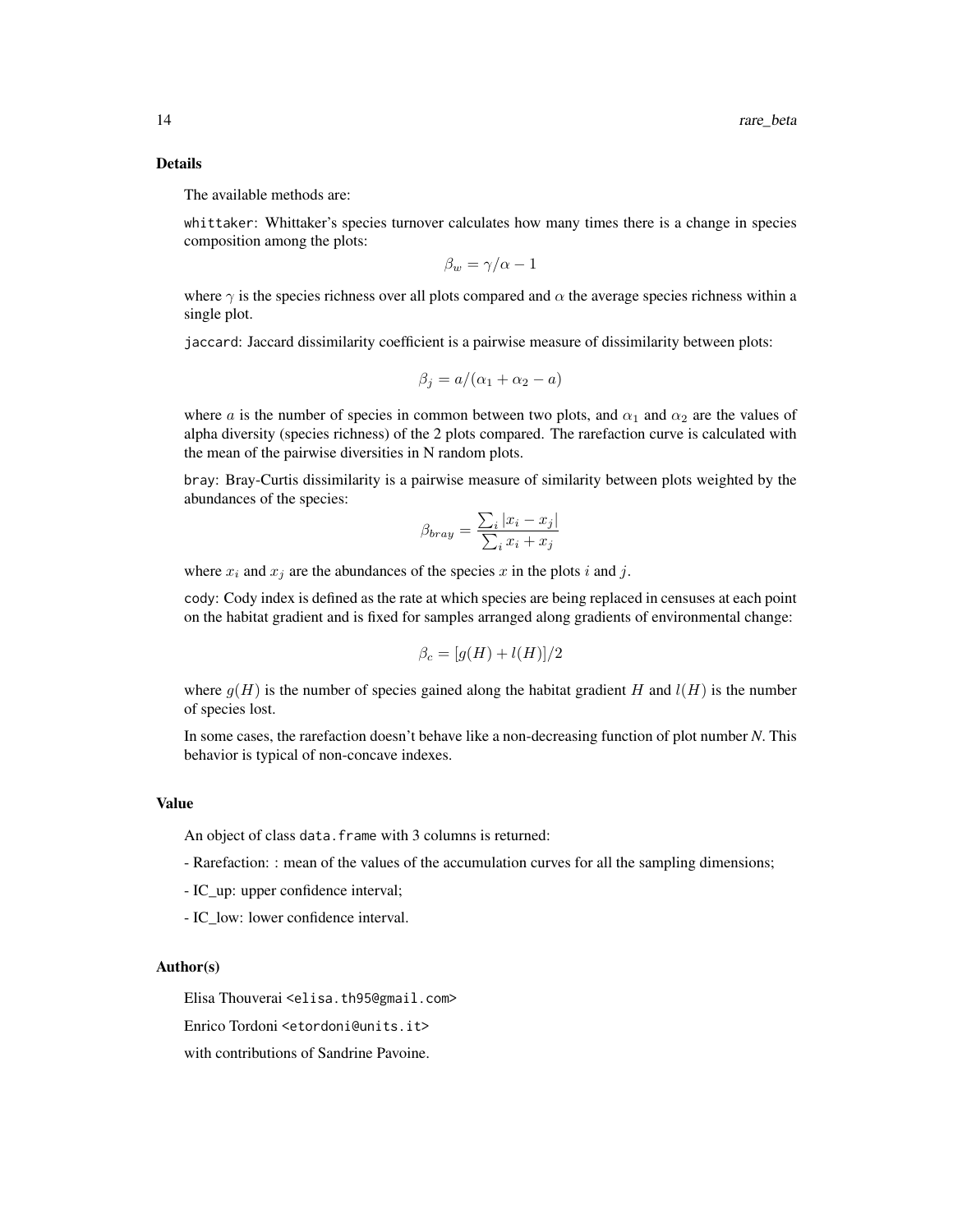<span id="page-14-0"></span>rare\_phylo 15

#### References

Baselga, A. (2013) Multiple site dissimilarity quantifies compositional heterogeneity among several sites, while average pairwise dissimilarity may be misleading. *Ecography*, 36, 124–128.

Koleff, P., Gaston, K.J., Lennon, J.J. (2003) Measuring beta diversity for presence-absence data. *Journal of Animal Ecology*, 72, 367–382.

Wilson, M.V., Shmida, A. (1984) Measuring Beta Diversity with Presence-Absence Data. *Journal of Ecology*, 72, 1055–1064.

#### Examples

```
## Not run:
#Time consuming
data(duneFVG)
data(duneFVG.xy)
dist_sp<-dist(duneFVG.xy$tot.xy,'euclidean')
## Spatial explicit rarefaction
## Take care that the following scripts may be a bit time-consuming
## depending on your computer (less than a minute to a few minutes)
rare<-rare_beta(duneFVG$total,dist_sp,method="bray",spatial=TRUE)
rare1<-rare_beta(duneFVG$total,method="bray",random=99)
plot(rare [,1], ylab="Rao QE", xlab="Number of plots", type="l", ylim=range(rare, na.rm
=TRUE))
lines(rare[,2], lty=2)
lines(rare[,3], lty=2)
plot(rare1 [,1], ylab="Rao QE", xlab="Number of plots", type="l", ylim=range(rare, na.rm
=TRUE))
lines(rare1[,2], lty=2)
lines(rare1[,3], lty=2)
```
## End(Not run)

rare\_phylo *Phylogenetic Diversity Rarefaction Curves*

#### **Description**

rare\_phylo calculates classic rarefaction curves using different indexes of phylogenetic diversity. ser\_phylo calculates spatially-explicit rarefaction curves using different indexes of phylogenetic diversity.

#### Usage

```
rare_phylo(comm,tree=NULL,method=c("faith","barker","Ia","hill","tsallis",
"renyi","fun_div"),exp=0,resampling=99,fun_div=NULL,args=NULL,verbose=FALSE)
```

```
ser_phylo(comm,tree=NULL,dist_xy,method=c("faith","barker","Ia","hill","tsallis"
,"renyi","fun_div"),exp=0,fun_div=NULL,args=NULL,verbose=FALSE,
comparison=FALSE,resampling=99)
```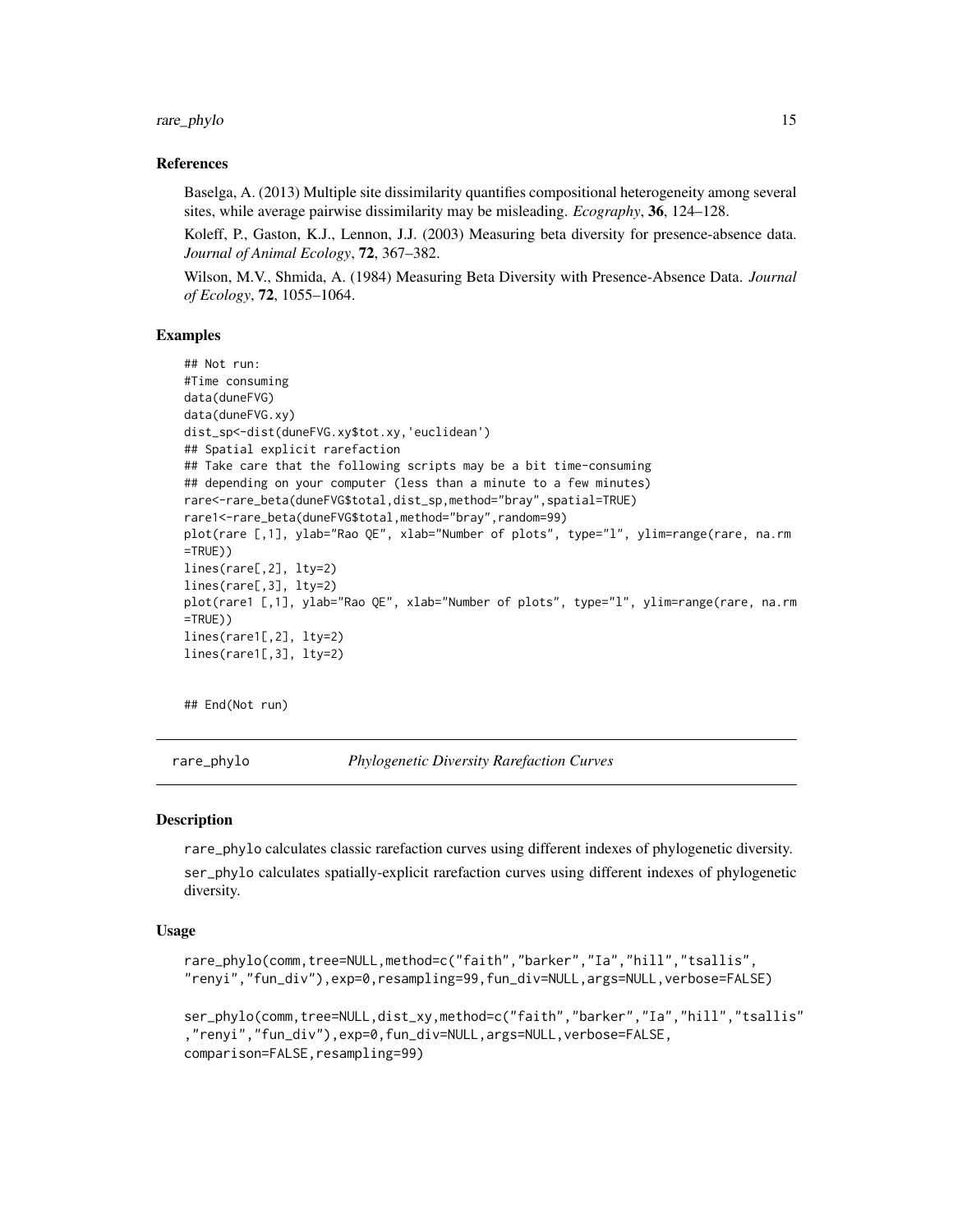#### Arguments

| comm       | a community dataframe or matrix with N plots as rows, S species as columns.<br>Both the presence/absence $(1/0)$ or the abundances of species in plots are al-<br>lowed as entries. Plot and species names should be provided as row names and<br>column names.                                                                                                                                                                                                                                                                       |
|------------|---------------------------------------------------------------------------------------------------------------------------------------------------------------------------------------------------------------------------------------------------------------------------------------------------------------------------------------------------------------------------------------------------------------------------------------------------------------------------------------------------------------------------------------|
| tree       | an object of class phylo or phylo4 containing the phylogenetic tree of the<br>species which are present in comm.                                                                                                                                                                                                                                                                                                                                                                                                                      |
| dist_xy    | an object of class dist containing the pairwise geographic distances among the<br>plots or an object of class, an object of class vector containing the order of<br>the sampling units along a gradient or an object of class matrix or data. frame<br>where each column represents a gradient along which the sampling units are or-<br>dered. The names of the labels must be the same as the rows of comm. If dist_xy<br>is not of class dist, then a distance matrix is calculated using the Euclidean dis-<br>tance coefficient. |
| method     | the diversity index for the calculation of the rarefaction curve, one among "faith",<br>"barker", "Ia", "hill", "tsallis", "renyi" or "fun_div". See details.                                                                                                                                                                                                                                                                                                                                                                         |
| exp        | parameter that determines the sensitivity of the measure to the relative abun-<br>dance of the species for "Ia", "hill", "tsallis" and "renyi" indexes.                                                                                                                                                                                                                                                                                                                                                                               |
| resampling | number of times plots (rows) are randomly resampled from comm to calculate<br>the mean accumulation curve for the non-spatially-explicit rarefaction.                                                                                                                                                                                                                                                                                                                                                                                 |
| fun div    | a string with the name of the user-defined function for the diversity index in the<br>rarefaction. The function must calculate the value of the chosen diversity index<br>per plot and return a numeric vector with the values calculated.                                                                                                                                                                                                                                                                                            |
| args       | a list with the arguments for fun_div. The value NA should be given in place of<br>the community matrix in the list. The names of the elements must correspond to<br>the names of the arguments of the function passed.                                                                                                                                                                                                                                                                                                               |
| verbose    | if TRUE, the arguments of fun_div are inserted interactively by the user.                                                                                                                                                                                                                                                                                                                                                                                                                                                             |
| comparison | if TRUE, both non-spatially explicit and spatially explicit phylogenetic rarefac-<br>tions are calculated.                                                                                                                                                                                                                                                                                                                                                                                                                            |

#### Details

The available methods are:

faith: Faith's phylogenetic diversity (PD) is defined as the sum of branch lengths in a phylogenetic tree for the assemblage of species (Faith 1992):

$$
PD = \sum_{i \in B} L_i
$$

where  $L_i$  is the branch length of the branch i and B is the number of branches in the tree.

barker: Barker's index is the abundance weighted Faith's PD. The number of branches (B) is multiplied by the weighted mean branch length, with weights equal to the average abundance of species sharing that branch (Vellend et al. 2010):

$$
PDw = B \times \frac{\sum_{i}^{B} L_i A_i}{\sum_{i}^{B} A_i}
$$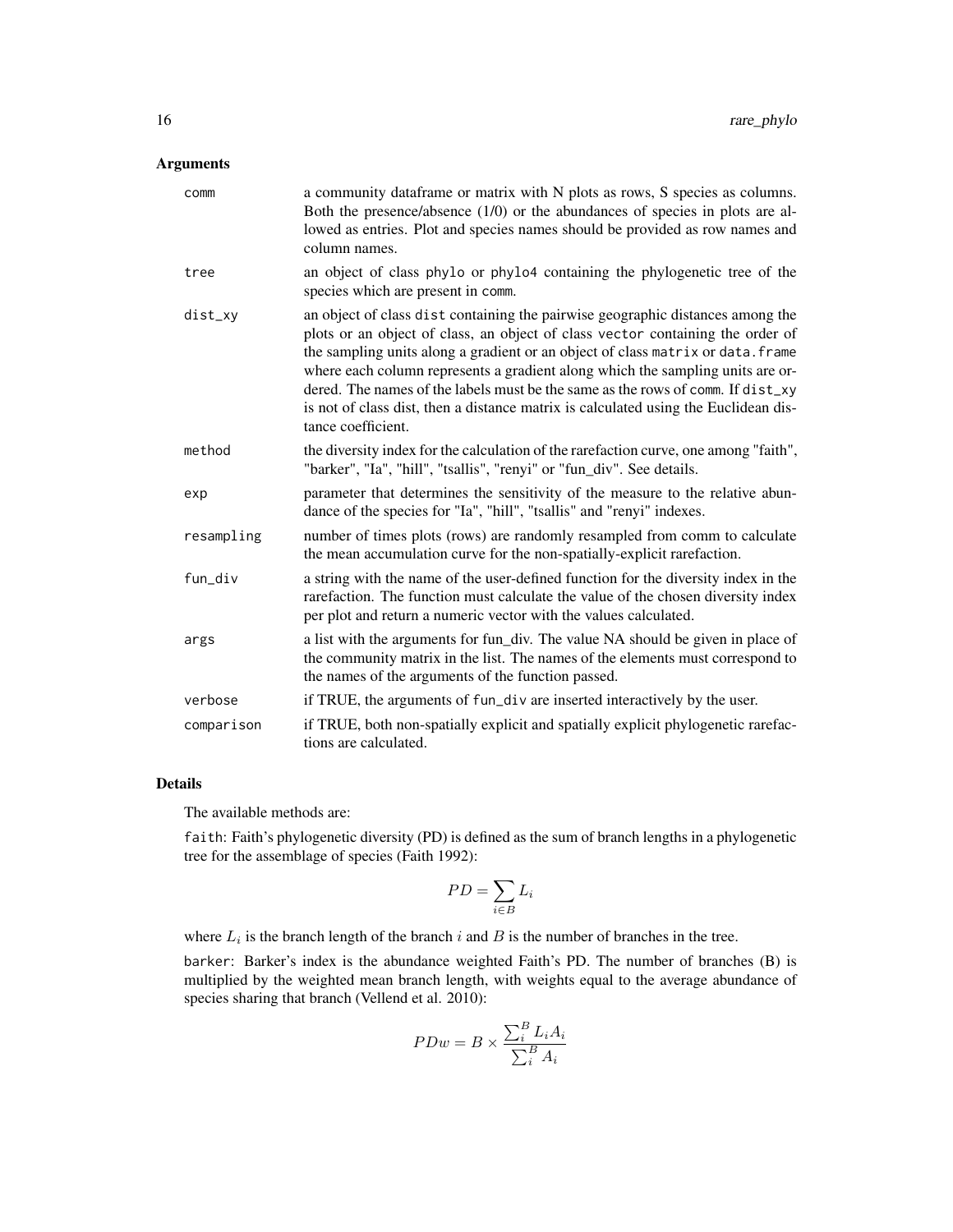where  $L_i$  is the branch length of the branch i, and  $A_i$  is the average abundance of the species sharing the branch  $i$ .  $B$  is the number of branches in the tree.

Ia: Ia index, by Pavoine et al. (2009), calculates PD partitioned between evolutionary periods and between plots defined in terms of spatial and time units. Tsallis or HCDT entropy (Harvda and Charvat 1967; Daroczy 1970; Tsallis 1988) (that measures diversity by regrouping individuals into categories) is computed for each period of the phylogenetic tree, from the number of lineages that descend from the period and from the relative abundances summed within these lineages within the focal community. With  $exp = 0$ , HCDT is the richness (number of species) minus one and Ia is Faith's PD minus the height of the phylogenetic tree; with  $exp$  tending to 1 HCDT is a generalization of the Shannon index while with  $exp = 2$  HCDT is the Simpson index and Ia is Rao's QE applied to phylogenetic distances between species. To apply Ia, the phylogeny must be ultrametric:

$$
Ha = \frac{(1 - \sum_{i=1}^{n} p_i^a)}{(a-1)}
$$

the equation for the HCDT entropy, where  $p_i$  is the relative abundance of the species i and a is the scaling constant that weights the importance of rarity of the species.

$$
I_a = \sum_{K=1}^{N} (t_K - t_{K-1}) H_{a,K}
$$

where  $H_{a,K}$  is Ha applied to the period K and  $t_K - t_{K-1}$  is the length of the period K.

Hill index (hill) and the HCDT (tsallis) and Renyi (renyi) entropies are adapted for the calculation of the phylogenetic diversity replacing the species with the units of the branch length in the phylogenetic tree (Pavoine & Ricotta 2019):

$$
Hill = \left[\sum_{i \in B} L_i(p_i)^q\right]^{\frac{1}{1-q}}
$$

$$
HCDT = \frac{1 - \sum_{i \in B} L_i(p_i)^q}{q - 1}
$$

$$
Renyi = \frac{1}{1 - q} log \left[\sum_{i \in B} L_i(p_i)^q\right]
$$

where  $L_i$  is the branch length of the branch i,  $p_i$  is the relative abundance of the species sharing the branch i and  $q$  is the scaling constant that weights the importance of rarity of the species.  $B$  is the number of branches in the tree.

#### Value

An object of class data. frame with 3 columns is returned:

- Rarefaction: : mean of the values of the accumulation curves for all the sampling dimensions;
- IC\_up: upper confidence interval;
- IC low: lower confidence interval.

If comparison is TRUE, the data.frame object will have six columns, with the values of the accumulation curve and confidence intervals for both spatially explicit and non-spatially explicit rarefaction.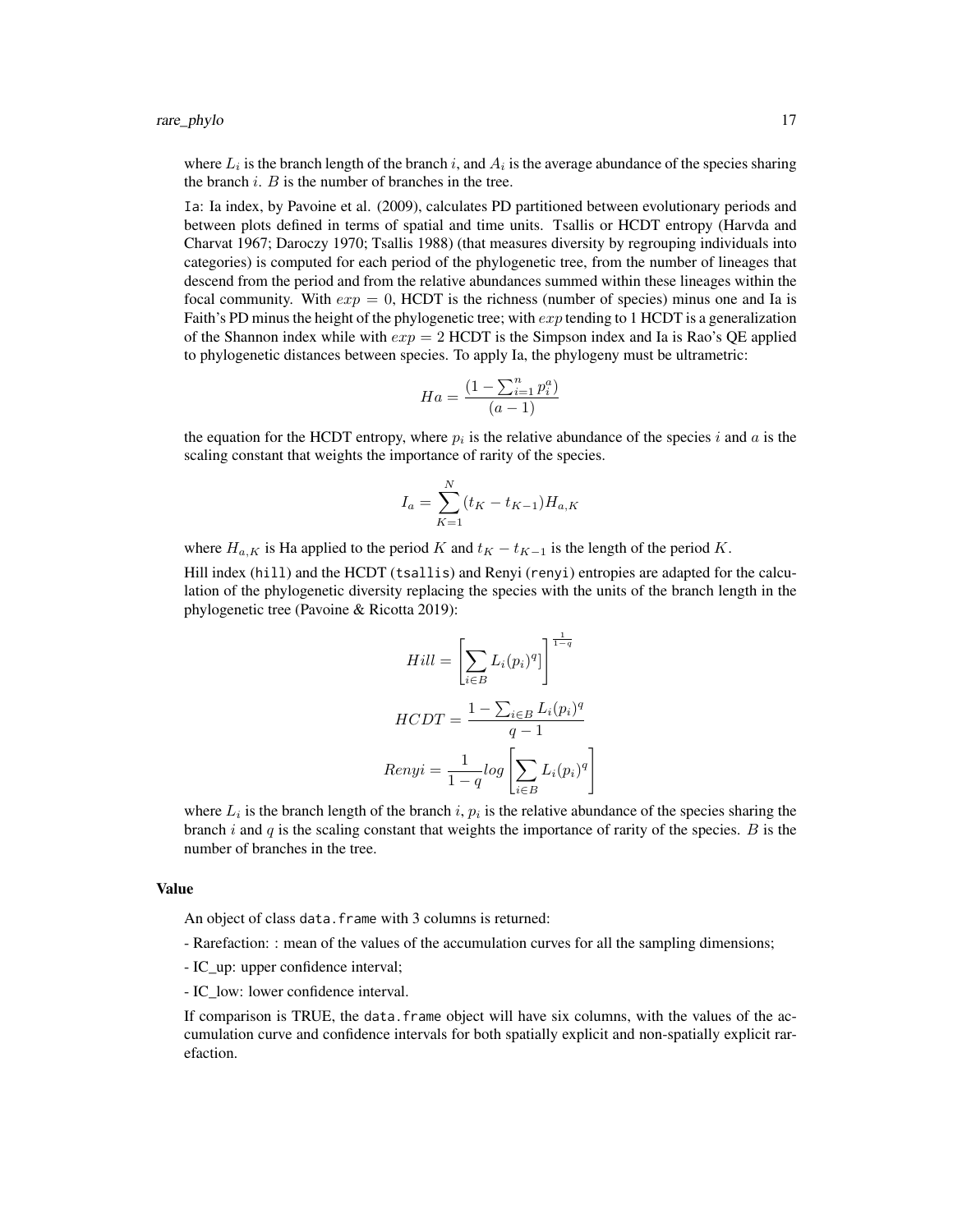#### Author(s)

Elisa Thouverai <elisa.th95@gmail.com> with contributions of Sandrine Pavoine.

#### References

Chao, A., Chiu, C.-H., Hsieh, T.C., Davis, T., Nipperess, D.A., Faith, D.P. (2014) Rarefaction and extrapolation of phylogenetic diversity. *Methods in Ecology and Evolution*, 6, 380–388.

Daroczy, Z. (1970) Generalized information functions. *Information and Control*, 16, 36–51.

Faith, D.P. (1992) Conservation evaluation and phylogenetic diversity. *Biological Conservation*, 61, 1–10.

Havrda, M., Charvat F. (1967) Quantification method of classification processes: concept of structural alpha-entropy. *Kybernetik*, 3, 30–35

Pavoine, S., Love, M., Bonsall, M.B. (2009) Hierarchical partitioning of evolutionary and ecological patterns in the organization of phylogenetically-structured species assemblages: application to rockfish (genus: Sebastes) in the Southern California Bight. *Ecology Letters*, 12, 898–908.

Pavoine, S., Ricotta, C. (2019) A simple translation from indices of species diversity to indices of phylogenetic diversity. *Ecological Indicators*, 101, 552–561.

Swenson, N.G. (2014) Functional and Phylogenetic Ecology in R. Springer UseR! Series, Springer, New York, New York, U.S.A.

Tsallis, C. (1988) Possible generalization of Boltzmann-Gibbs statistics. *Journal of Statistical Physics*, 52, 480–487.

Vellend, M., Cornwell, W.K., Magnuson-Ford, K., Mooers, A. (2010) Measuring phylogenetic biodiversity. *Magurran & McGill*, 194–207.

#### Examples

```
## Not run:
#Time consuming
require(picante)
require(geiger)
data(phylocom)
phylo<-treedata(phylocom$phylo,phylocom$sample[1,],warnings = FALSE)$phy
## Non-spatially explicit rarefaction
raref<-rare_phylo(phylocom$sample,phylo,resampling=999) ##Faith index
plot(raref [,1], ylab="Faith", xlab="Number of plots", type="l", ylim=range(raref, na.rm
=TRUE))
lines(raref[,2], lty=2)
lines(raref[,3], lty=2)
rareb<-rare_phylo(phylocom$sample,phylo,method='barker',resampling=999) ##Barker index
plot(rareb [,1], ylab="Barker", xlab="Number of plots", type="l", ylim=range(rareb, na.rm
=TRUE))
lines(rareb[,2], lty=2)
lines(rareb[,3], lty=2)
rareia<-rare_phylo(phylocom$sample,phylo,method='Ia',resampling=999,exp=2) ##Ia index
plot(rareia [,1], ylab="Ia", xlab="Number of plots", type="1", ylim=range(rareia, na.rm
=TRUE))
```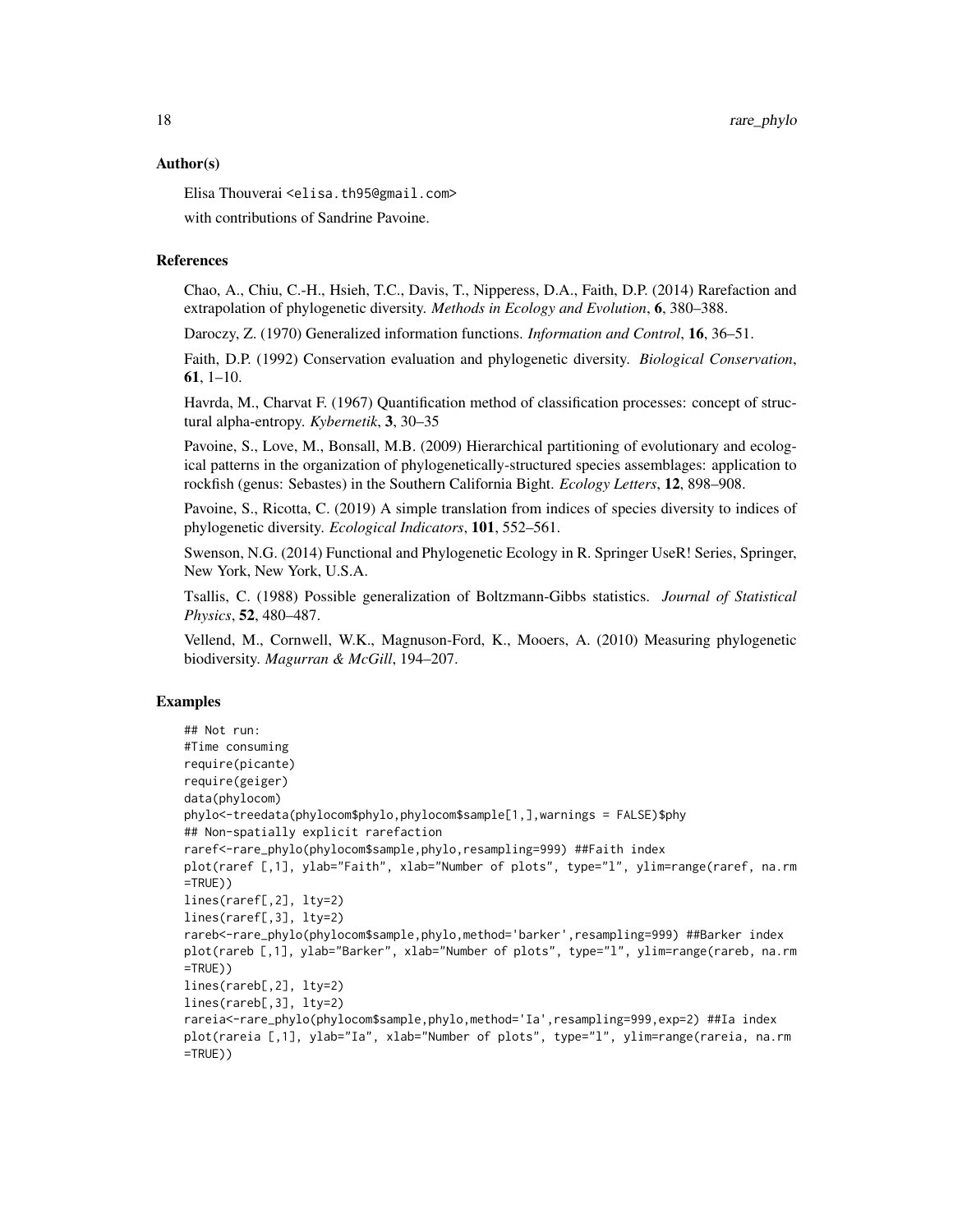## <span id="page-18-0"></span>ser\_functional 19

```
lines(rareia[,2], lty=2)
lines(rareia[,3], lty=2)
## End(Not run)
```
#### <span id="page-18-1"></span>ser\_functional *Functional Spatially-Explicit Rarefaction Curves*

### Description

The function calculates classic and spatially-explicit rarefaction curves using different indexes of functional diversity.

#### Usage

ser\_functional(comm,dist\_f=NULL,dist\_xy,method=c("rao","chao","fun\_div"), tau=NA,q=0,comparison=FALSE,resampling=99,fun\_div=NULL,args=NULL,verbose=FALSE)

#### Arguments

| comm       | a community dataframe or matrix with N plots as rows, S species as columns.<br>Only the abundances of species in plots are allowed as entries for the methods<br>rao and chao. Plot names should be provided as row names.                                                                                                                                                                                                                                                                                                            |
|------------|---------------------------------------------------------------------------------------------------------------------------------------------------------------------------------------------------------------------------------------------------------------------------------------------------------------------------------------------------------------------------------------------------------------------------------------------------------------------------------------------------------------------------------------|
| $dist_f$   | an object of class dist containing the pairwise functional distances among<br>species. The distance matrix should be squared Euclidean or simply Euclidean.                                                                                                                                                                                                                                                                                                                                                                           |
| dist_xy    | an object of class dist containing the pairwise geographic distances among the<br>plots or an object of class, an object of class vector containing the order of<br>the sampling units along a gradient or an object of class matrix or data. frame<br>where each column represents a gradient along which the sampling units are or-<br>dered. The names of the labels must be the same as the rows of comm. If dist_xy<br>is not of class dist, then a distance matrix is calculated using the Euclidean dis-<br>tance coefficient. |
| method     | the diversity index for the calculation of the rarefaction curve, one among "rao",<br>"chao" or "fun_div". See details.                                                                                                                                                                                                                                                                                                                                                                                                               |
| tau        | threshold of functional distinctiveness between any two species for chao. See<br>details.                                                                                                                                                                                                                                                                                                                                                                                                                                             |
| q          | parameter that determines the sensitivity of the measure to the relative abun-<br>dance of the species for chao.                                                                                                                                                                                                                                                                                                                                                                                                                      |
| comparison | if TRUE, both non-spatially explicit and spatially explicit rarefactions are cal-<br>culated.                                                                                                                                                                                                                                                                                                                                                                                                                                         |
| resampling | number of times plots (rows) are randomly resampled from comm to calculate<br>the mean accumulation curve for the non-spatially-explicit rarefaction.                                                                                                                                                                                                                                                                                                                                                                                 |
| fun_div    | a string with the name of the user-defined function for the diversity index in the<br>rarefaction. The function must calculate the value of the chosen diversity index<br>per plot and return a numeric vector with the values calculated.                                                                                                                                                                                                                                                                                            |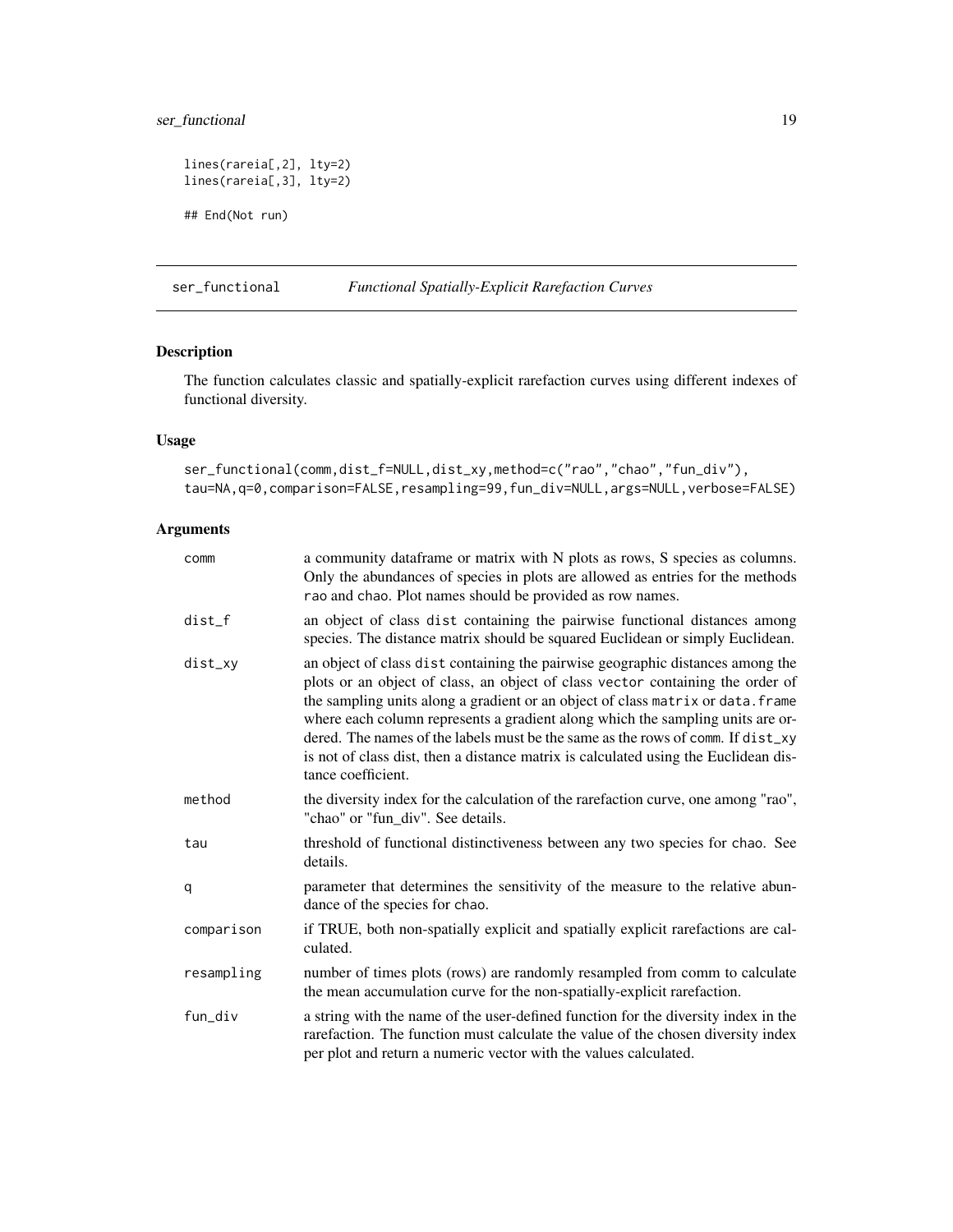| args    | a list with the arguments for fun div. The value NA should be given in place of |
|---------|---------------------------------------------------------------------------------|
|         | the community matrix in the list. The names of the elements must correspond to  |
|         | the names of the arguments of the function passed.                              |
| verbose | if TRUE, the arguments of fun_div are inserted interactively by the user.       |

#### Details

The available methods are:

rao: Rao functional diversity is based on the quadratic entropy of Rao (1982) and incorporates both the relative abundances of species and a measure of the pairwise functional distances between species. It expresses the average difference between two randomly selected individuals with replacements.

$$
Q(\mathbf{p}_i, \mathbf{D}) = \sum_{k=1}^{S} \sum_{l=1}^{S} p_k p_l d_{kl}
$$

where  $p = (p1, ..., p_k, ..., S)$  is the vector of relative species abundances, S is the number of species,  $\mathbf{D} = (d_{kl})$  is the matrix of functional dissimilarities among species, and  $d_{kl}$  is the functional dissimilarity between species  $k$  and  $l$ .

chao: Chao et al. (2018) functional beta-diversity index FD quantifies the effective number of equally-distinct functional groups in the considered plots at the distinctiveness tau threshold. Any two species with functional distance greater than or equal to tau, are treated as functionally equallydistinct and as belonging to different functional groups with distance tau. For each pair of species with functional distance lower than tau but different from zero, only a proportion of individuals is considered functionally equally-distinct, the other proportion of individuals is considered functionally indistinct. If the pairwise distance is equal to zero, the two species are treated as belonging to the same functional group. After dividing the set of species to form functionally indistinct groups, the contribution of every species is quantified and then the FD of order  $q$  is calculated using the Hill number of order q:

$$
{}^{q}\text{FD}(\Delta(\tau)) = \left(\sum_{i=1}^{S} \nu_{i}(\tau) \left(\frac{a_{i}(\tau)}{n_{+}}\right)^{(1/1-q)}\right)
$$

where  $a_i(\tau)$  is the combined abundance of all functionally-indistinct individuals from species i,  $v_i(\tau) = n_i/a_i(\tau)$  represents the attribute contribution of species i for a threshold level tau  $(n_i$  is the abundance of species i),  $n_+$  is the total number of individuals in the community and q is the parameter that determines the sensitivity of the measure to the relative abundance of the species.

#### Value

An object of class data. frame with 3 columns is returned:

- Rarefaction: : mean of the values of the accumulation curves for all the sampling dimensions;
- IC\_up: upper confidence interval;
- IC\_low: lower confidence interval.

#### Author(s)

Elisa Thouverai <elisa.th95@gmail.com> with contributions of Sandrine Pavoine.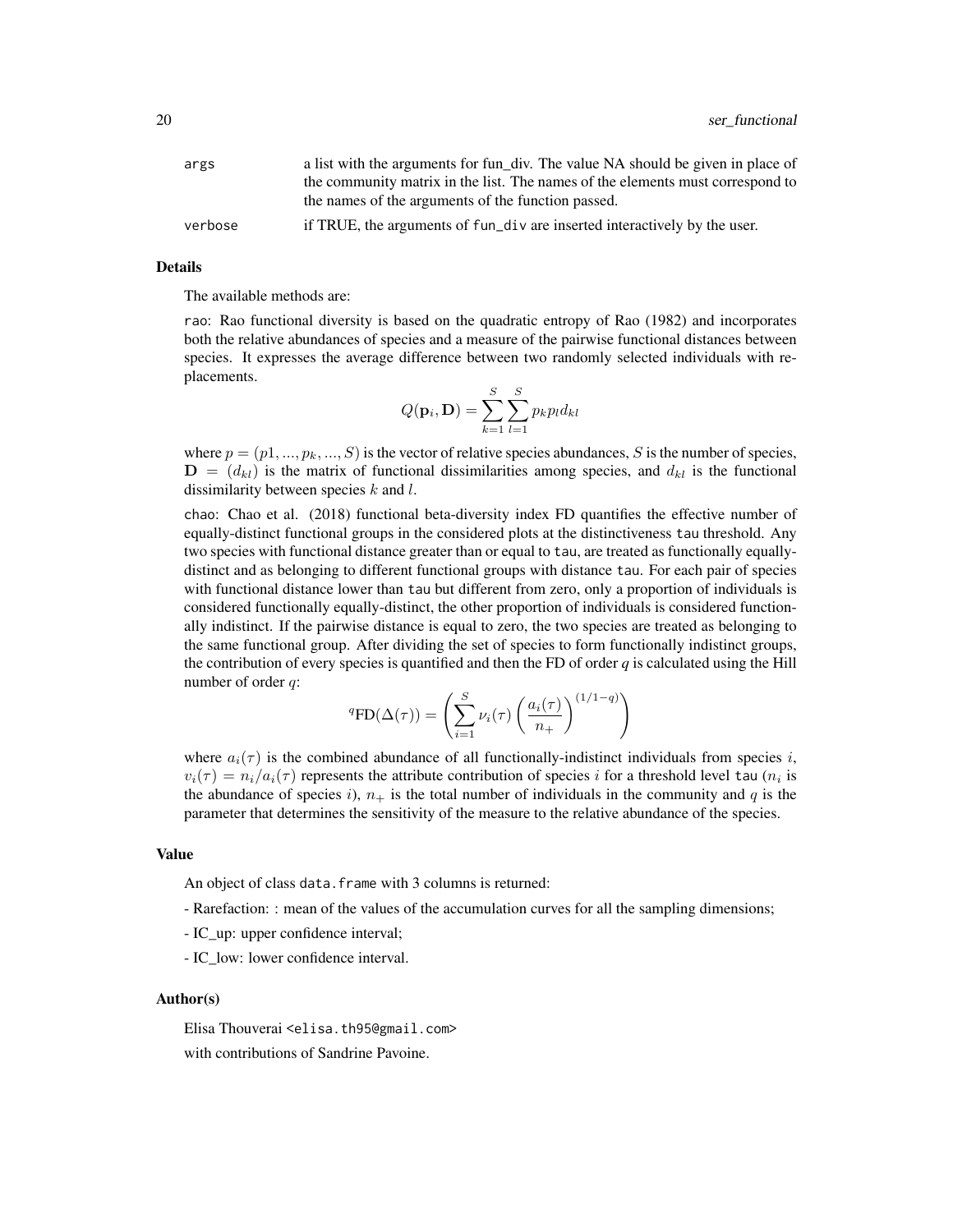#### <span id="page-20-0"></span>ser\_functional 21

#### References

Botta-Dukat, Z. (2005) Rao's quadratic entropy as a measure of functional diversity based on multiple traits. *Journal of Vegetation Science*, 16, 533–540.

Chao, A., Chiu, C.-H., Villeger, S., Sun, I.F., Thorn, S., Lin, Y., Chiang, J.-M., B. Sherwin, W. (2018) An attribute-diversity approach to functional diversity, functional beta diversity, and related (dis)similarity measures. *Ecological Monographs*, 89, e01343.

Rao, C.R. (1982) Diversity and dissimilarity coefficients: a unified approach. *Theoretical Population Biology*, 21, 24–43.

Ricotta, C., Pavoine, S., Bacaro, G., Acosta, A. (2012) Functional rarefaction for species abundance data. *Methods in Ecology and Evolution*, 3, 519–525.

#### See Also

[rare\\_Rao](#page-0-0)

[rare\\_alpha](#page-9-1)

#### Examples

## Not run: #Time consuming require(ade4) data(duneFVG) data(duneFVG.xy) data(duneFVG.tr8) tr8\_N<-duneFVG.tr8\$traits.tot[,c(1,3,4)] tr8\_D<-data.frame(duneFVG.tr8\$traits.tot[,2]) tr8\_Q<-duneFVG.tr8\$traits.tot[,5:15] tr8dist<-dist.ktab(ktab.list.df(list(tr8\_N,tr8\_D,tr8\_Q)),type=c('N','D','Q')) tr8dist<-cailliez(tr8dist) dist\_sp<-dist(duneFVG.xy\$tot.xy,'euclidean') ## Rao index ## Take care that the following scripts may be time-consuming rare<-ser\_functional(duneFVG\$total,tr8dist,dist\_sp,method='rao',comparison=TRUE) plot(rare [,1], ylab="Rao QE", xlab="Number of plots", type="l", ylim=range(rare, na.rm=TRUE)) lines(rare[,2], lty=2) lines(rare[,3], lty=2) lines(rare[,4 ], col=2) lines(rare[,5], lty=2, col=2) lines(rare[,6], lty=2, col=2) legend("bottomright", legend=c("spatially-explicit rarefaction", "classic rarefaction"), lty=1, col=1:2) # dashed lines represent the confidence interval ## Chao index rareC<-ser\_functional(duneFVG\$total,tr8dist,dist\_sp,method='chao',tau=0.6,q=2,comparison =TRUE) plot(rareC [,1], ylab="Chao", xlab="Number of plots", type="l", ylim=range(rareC, na.rm  $=$ TRUE $)$ ) lines(rareC[,2], lty=2) lines(rareC[,3], lty=2) lines(rareC[,4 ], col=2)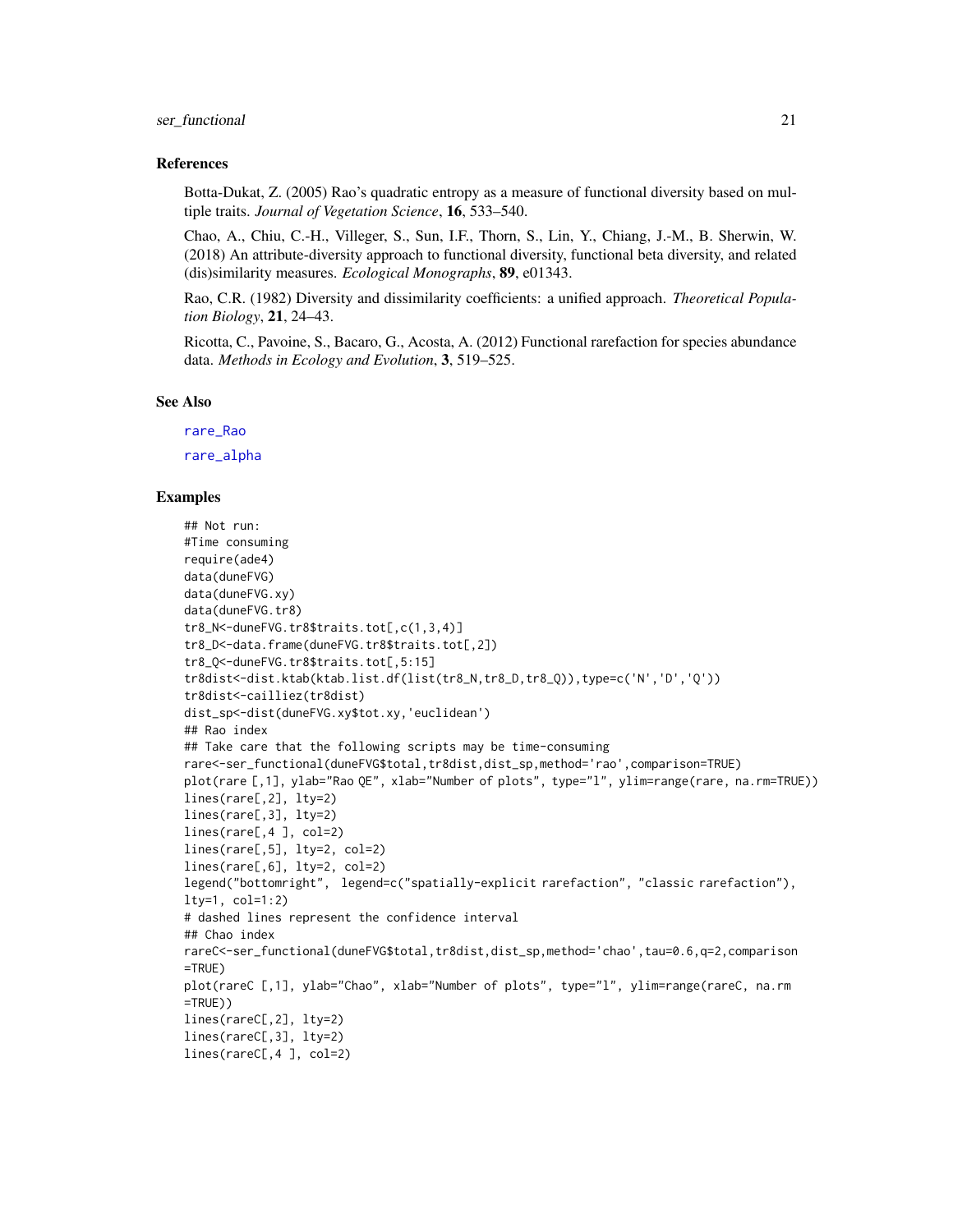lines(rareC[,5], lty=2, col=2) lines(rareC[,6], lty=2, col=2) legend("bottomright", legend=c("spatially-explicit rarefaction", "classic rarefaction"), lty=1, col=1:2) # dashed lines represent the confidence interval

## End(Not run)